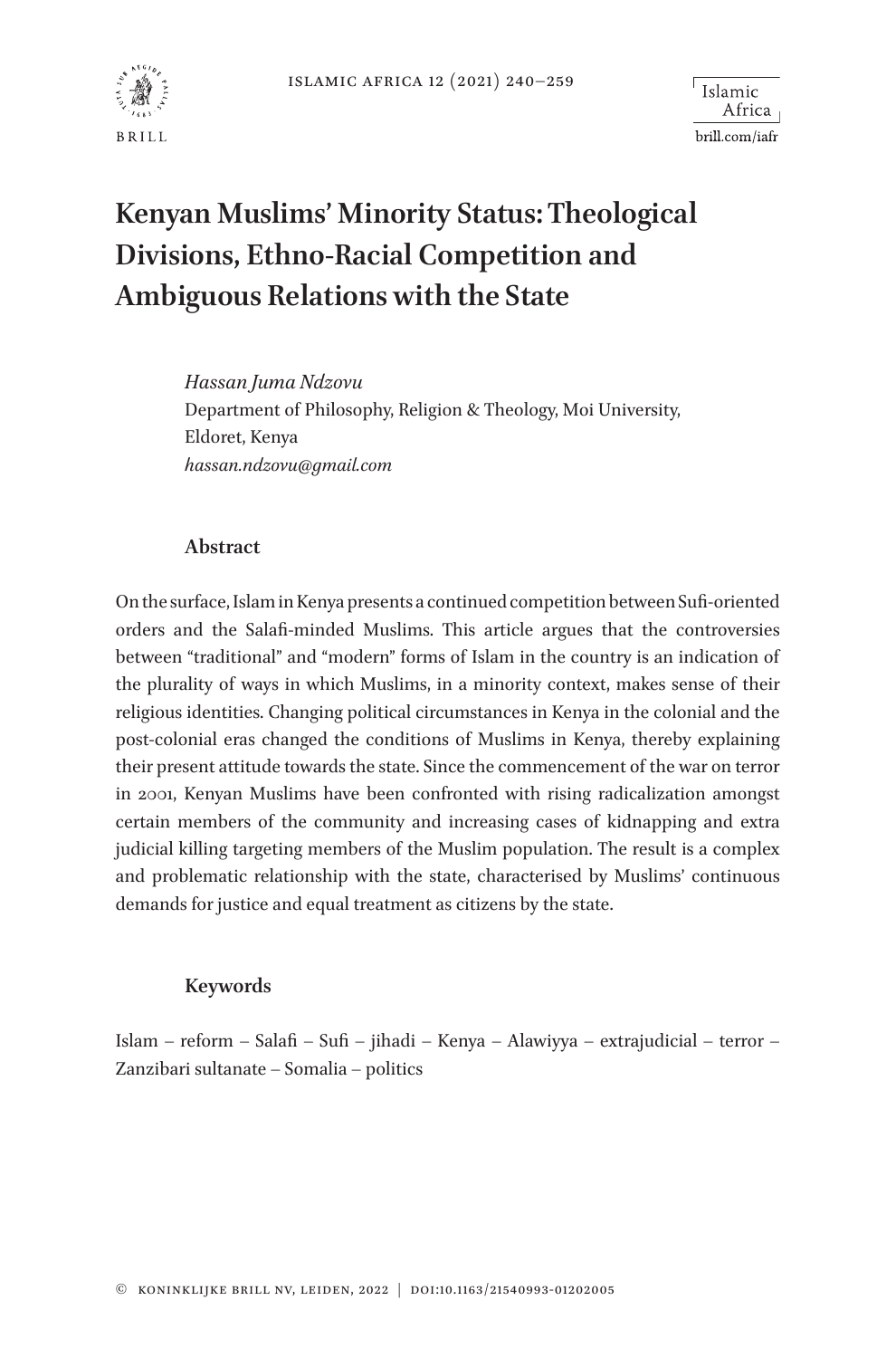#### **Introduction**

Islam has been found in Kenya for close to a millennium, and its history is largely linked with the coastal and northern regions and communities. Although it is not known when and how precisely Islam came to the country, its long existence in Kenya is beyond dispute.<sup>1</sup> Local chronicles reveal that Islam arrived on the East African coast as early as the 7th century  $AD^2$ . The entire process of Islamization was long and complex as there was a multiplicity of factors that facilitated a corresponding variety of cases of conversion. These factors explain a lot about the nature of Islam in Kenya and its relations with the Kenyan state. The composition of Muslims in Kenya cut across geographical, ethnic and racial boundaries. Geographically, the regions predominantly inhabited by Muslims in Kenya are the northern region and the coastal strip, which extends from Vanga in the south to Kipini in the north. Generally, the coastal and northern regions constitute what can also be called the "home of Islam in Kenya" because of its profound foundation in the two areas. Despite the popular perception of the coast as a Muslim region, it actually has a "slight Christian majority.["3](#page-1-2) The reason why "the coast" is linked to Islam is because Islam has had longer history there than Christianity and therefore "retains a degree of cultural pre-eminence."[4](#page-1-3) It is from these regions that the state always sourced representatives of the community. In spite of Muslims' numerical strength in these areas, there are a few pockets of Muslim population found in the up-country (*bara*) side of the country.

During the colonial period, the British administration had varied policies towards different groups of the Muslim communities. While the Arab elites occupied an ambiguous status as privileged intermediaries, albeit stripped of their earlier political influence,<sup>5</sup> indigenous local Muslims were lumped together with other Africans at the bottom of the racial hierarchy and received no benefits[.6](#page-1-5) This colonial legacy has affected Muslims' attitude towards one another in the post-colonial era, manifested in the ethno-racial competition

<span id="page-1-0"></span><sup>1</sup> Mohammad Bakari and Saad Yahya, eds. *Islam in Kenya: Proceedings of the Nairobi Seminar on Contemporary Islam in Kenya*, Nairobi, Mewa, 1995.

<span id="page-1-1"></span><sup>2</sup> Mark Horton, "Primitive Islam and Architecture in East Africa," *Muqarnas* 8 (1991), p. 103–116.

<span id="page-1-2"></span><sup>3</sup> Justin Willis and Hassan Mwakimako, "Islam, Politics and Violence on the Kenya Coast", *Observatoire des Enjeux Politiques et Sécuritaires*, 27 (2014), p. 8.

<span id="page-1-3"></span><sup>4</sup> *Ibid*.

<span id="page-1-4"></span><sup>5</sup> Justin Willis, *Mombasa, the Swahili, and the Making of the Mijikenda*, Oxford, Clarendon Press, 1993.

<span id="page-1-5"></span><sup>6</sup> "Africa Muslim Representation", op/1'497, Kenya National Archive; "Status of Arabs", pc/coast/1/3/164, Kenya National Archive.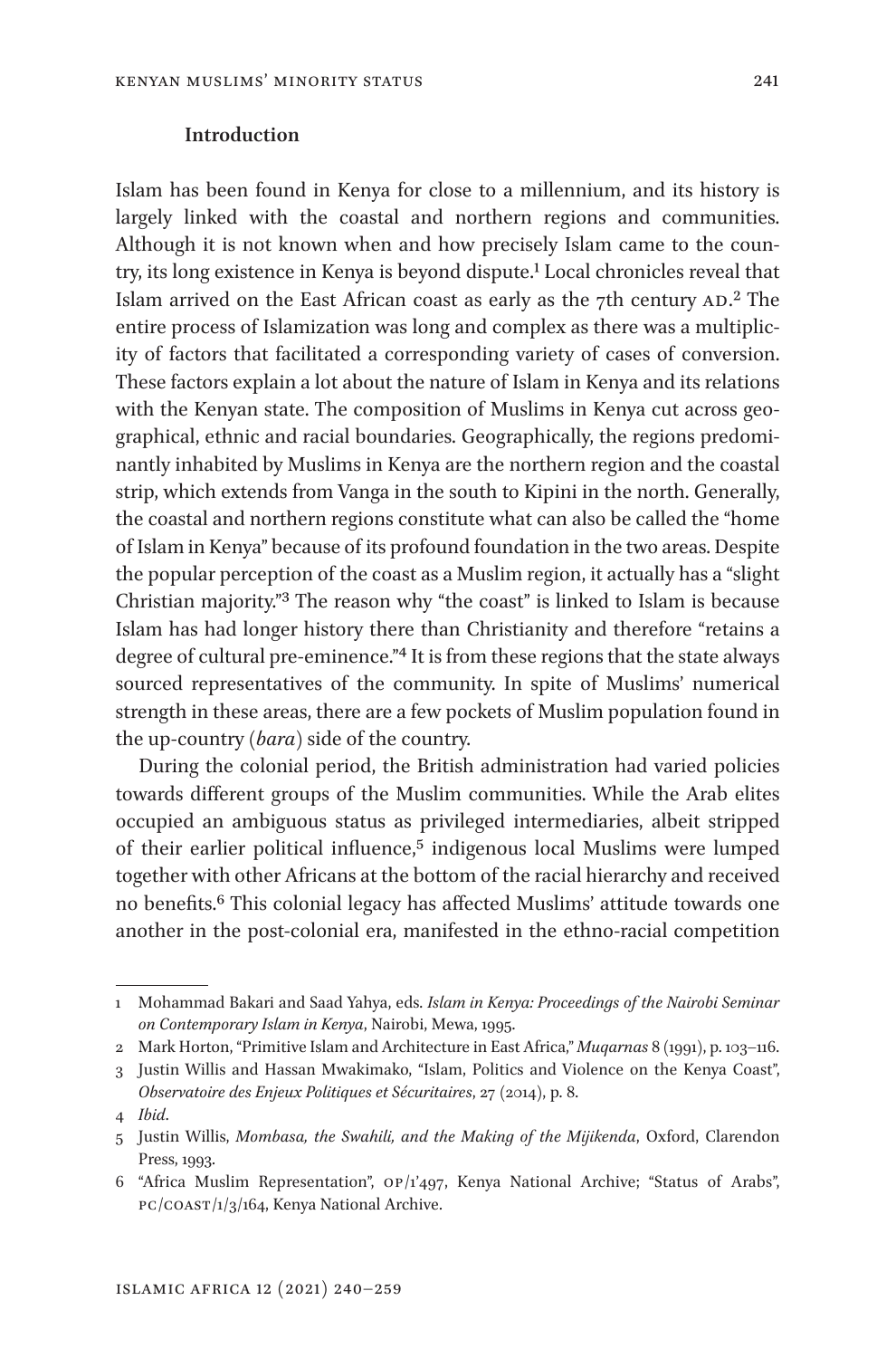in their interaction with the state, a theme explored in this article. Following the country's independence in 1963, there have been efforts not only to unify Muslims' voices through the formation of umbrella bodies such the Supreme Council of Kenya Muslims (supkem, 1973) and the Council of Imams and Preachers of Kenya (cipk, 1997), but also to incorporate the community in the various post-colonial governments.[7](#page-2-0) Though the post-colonial period has been characterised by Muslims' demands for justice and equal treatment as citizens[,8](#page-2-1) several divisions within the community, including ethnic and racial rivalries, have undermined these efforts.[9](#page-2-2)

As a significant minority population, Muslims have been critical of the state on issues affecting the community. Muslims have always viewed their Christian compatriots who dominated the government with suspicion. There is a widely held opinion among Muslims that post-colonial governments in Kenya have politically excluded them, partly leading to the formation of the unregistered Islamic Party of Kenya in the early 1990s as a body for demanding justice for the community[.10](#page-2-3) Further, since the commencement of the war on terror in 2001, Muslims in Kenya have found themselves in between the rising radicalization among certain members of the community and the government's militarized approach to countering radicalism, which has heightened tensions between the Muslims and the state[.11](#page-2-4) This is the second theme examined in this article. Further, Muslims' feeling of marginalisation has increased due to numerous cases of kidnapping and extra judicial killings of Muslims blamed on the state[.12](#page-2-5) Although it has not been proven that the state was responsible in instigating the series of kidnapping and extra judicial killings, the accusations succeeded in creating the perception of a community that is deliberately being

<span id="page-2-0"></span><sup>7</sup> Hassan Juma Ndzovu, "The Politicization of Muslim Organizations and the Future of Islamic-Oriented Politics in Kenya", *Islamic Africa*, 3/1 (2012), p. 25–53.

<span id="page-2-1"></span><sup>8</sup> Kai Kresse, *Philosophizing in Mombasa: Knowledge, Islam and Intellectual Practice on the Swahili Coast*, Edinburgh, Edinburgh University Press, 2007.

<span id="page-2-2"></span><sup>9</sup> Hassan J. Ndzovu, *Muslims in Kenyan Politics: Political Involvement, Marginalization and Minority Status*, Evanston, Northwestern University Press, 2014.

<span id="page-2-3"></span><sup>10</sup> Arye Oded, *Islam and Politics in Kenya*, London, Lynne Rienner Publisher, 2000.

<span id="page-2-4"></span><sup>11</sup> Kai Kresse, "Muslim Politics in the Postcolonial Kenya: Negotiating Knowledge on the Double Periphery", *Journal of the Royal Anthropological Institute*, 15/1 (2009), p. 76–94; Rüdiger Seesemann, "Kenyan Muslims, the Aftermath of 9/11, and the 'War on Terror'", in *Islam and Muslim Politics in Africa*, eds. Benjamin F. Soares and René Otayek, New York, Palgrave Macmillan, 2007, p. 157–176.

<span id="page-2-5"></span><sup>12</sup> Human Rights Watch, "Submission to UN Human Rights Commission Review of Kenya", 25 July 2019, [https://www.hrw.org/news/2019/07/25/submission-un-human-rights](https://www.hrw.org/news/2019/07/25/submission-un-human-rights-commission-review-kenya)[commission-review-kenya;](https://www.hrw.org/news/2019/07/25/submission-un-human-rights-commission-review-kenya) "Kenya Muslims 'targeted in extrajudicial killings'", *BBC News*, 7 December 2016, [https://www.bbc.com/news/world-africa-38239138.](https://www.bbc.com/news/world-africa-38239138)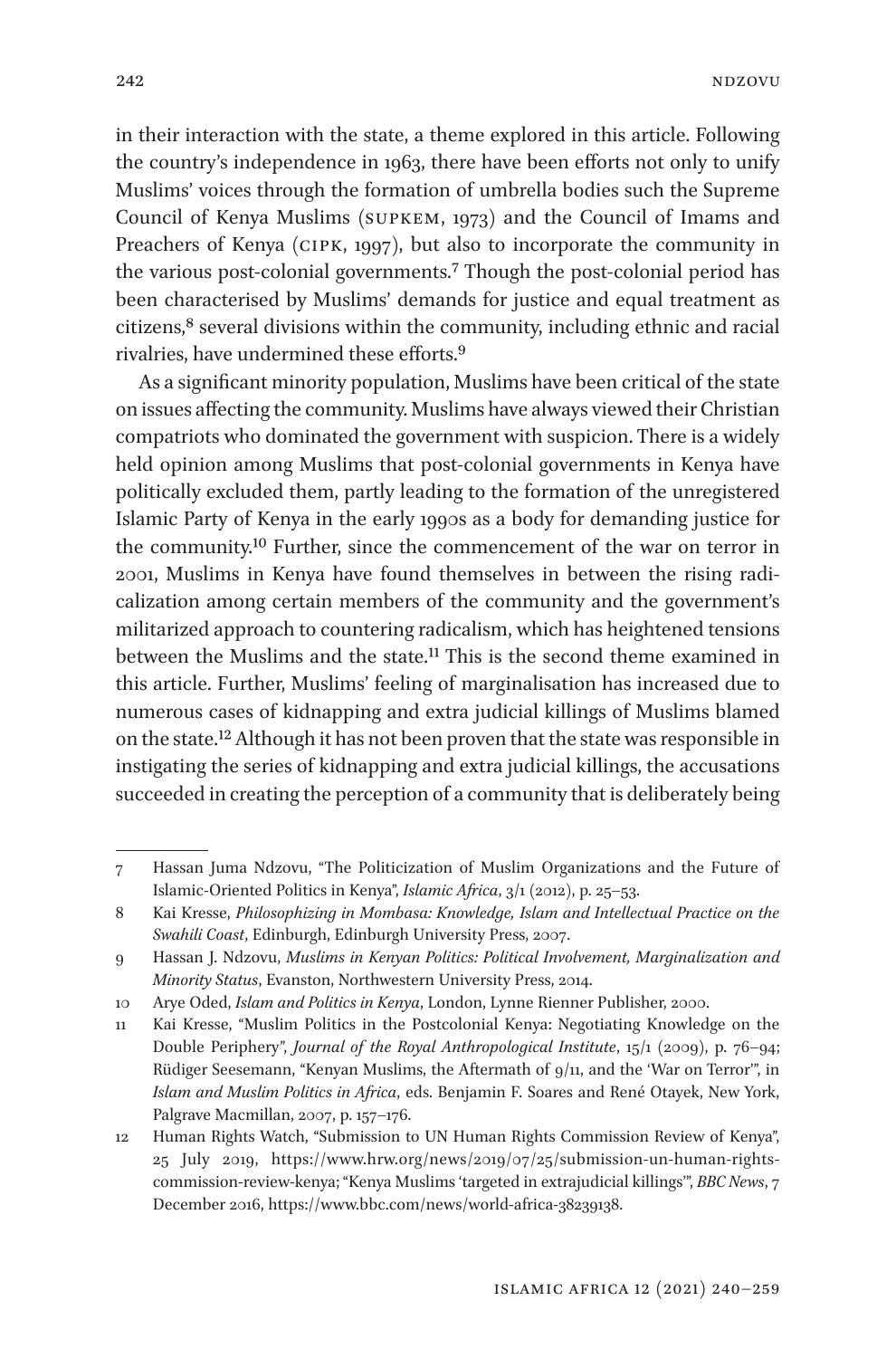targeted by the state. Therefore, while examining the Islamic reforming ideas of Salafi-oriented scholars and those of Sufi-oriented *ulama* in the country, the article also analyzes recent Kenyan Muslim activists' struggle against the state, often expressed in jihadi language. Whereas earlier individuals within the Sufi-oriented and the Salafi-oriented Islam in the country were willing to work with the state, actors of the Salafi-jihadi-minded ideology vehemently opposed cooperation with the secular state as shown in this article. Therefore, an analysis of the intra-Muslim debates and potential political stake presented by the jihadi-minded movement will reveal the experiences and minority status of Kenyan Muslims.

This article is driven by the argument that any claims to "Muslim community" (in the singular) and "commonality" by Muslims in Kenya needs to be understood as just that: claims and construction. Such a construction gives a political voice to a group that considers itself a minority in relation to their Christian compatriots. Therefore, apart from demonstrating intra-Muslim tensions to assert their diverse identities, I will also show how the Muslims in Kenya as a minority group have also related with the state as a "Muslim community." As a result, the article raises the following questions: (1) To what extent have theological and sectarian divisions reinforced the binary of "good" and "bad" Muslims from the perspective of the state? (2) How have ethnic and racial rivalries affected a united Muslim voices in demanding justice? (3) Why have some members of the Muslim community formulated their engagement with the state in Salafi-jihadi-minded ideology? This article relies on secondary data and personal observations of current emerging developments related to the Muslim community in Kenya. Rather than offering the results of original field research, this interpretive article seeks to explain Muslims' minority status in relation to the state, and how "Islamic factors" were shaped and pursued over the years. Significant to the study of Islam in Kenya is an enormous body of literature, which is situated at the intersection of numerous fields of study. Historiographic debates surrounding Islam in colonial and postcolonial Kenya are abundant. This article's contribution to the existing pool of knowledge is to offer an interpretive analysis of the religious, racial and ethnic identities; the social dynamics of Sufi-oriented and Salafi-oriented Islam; and the social role of Islam in Kenya's diverse communities in relation to the state. The analysis presents an Islamic history in Kenya that not only outlines the long-standing cultural, intellectual and political dynamism, but also highlights its ability to influence social mobilisation in the midst of numerous competing binaries within the community.

Therefore, by answering the above questions, I seek to demonstrate to what extent the controversies and antagonisms between the various Muslims groups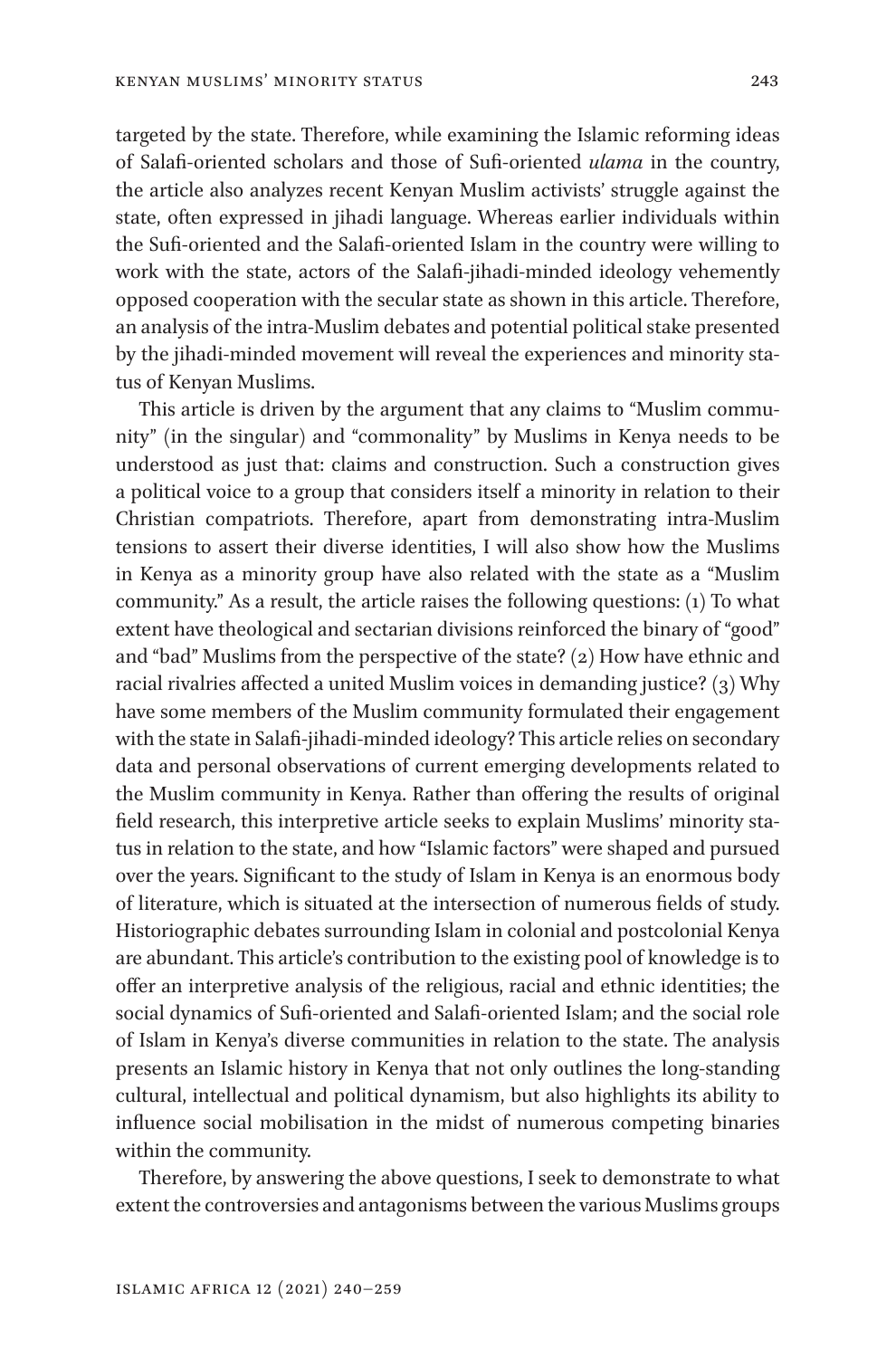in Kenya are an indication of the plurality of ways in which individual Muslims in the country, in a minority context, practice their religion and their religious identity in ways that are meaningful to their daily lives. Before answering the above questions, I would like to briefly contextualize the development of Islam in Kenya.

## **Development of Islam and Competing Binaries of Muslims in Kenya**

The development of Islam in Kenya was long confined to the coastal strip (*mwambao*) together with the northern region bordering Somalia, and Islam only spread into the up-country in the mid-nineteenth century. This explains why Muslims in the up-country remain a small minority scattered across the various urban centres inland of the country. Within the up-country context, Islam spread along the main trade routes, but not into the areas beyond them. Due to the country's diverse nature, Kenya's Muslim population is characterized by clear racial, ethnic, linguistic and sectarian fragmentation. Two immigrant communities, Arabs and Indians, were the pioneer Muslims who initially settled in the coastal region from around the fourteenth century. In addition to these Muslims immigrant communities, there are several indigenous Muslim groups, including not only the coastal communities like the Swahili, the Digo, the Duruma and other Mijikenda groups, but also the Pokomo of the Tana River delta area among others.[13](#page-4-0) In the context of northern Kenya, the history of Islamic influence in the region is connected with the development of Islam in the Horn of Africa.[14](#page-4-1) Among the communities of the northern region, the Somali-speaking communities were the earliest converts. Gradually, continued interactions with Somalis led many Boranas adopt Islam between 1920–1950[.15](#page-4-2) This explains why the Boranas' form of Islam exhibits clear Somali characteristics[.16](#page-4-3) However, the bulk of the Muslim population in the country is traced

<span id="page-4-0"></span><sup>13</sup> Robert L. Bunger Jr., "Islamization among the Upper Pokomo", PhD diss., Syracuse, Syracuse University, 1973; D.C. Sperling, "The growth of Islam among the Mijikenda of the Kenya coast, 1826–1933", PhD diss., London, School of Oriental and African Studies, 1988; Janet McIntosh, *The Edge of Islam: Power, Personhood, and Ethnoreligious Boundaries on the Kenya Coast*, Durham, Duke University Press, 2009.

<span id="page-4-1"></span><sup>14</sup> Halkano Abdi Wario, "Networking the Nomads: A Study of Tablīghī Jamāʿ at among the Borana of Northern Kenya", PhD diss., Bayreuth, University of Bayreuth, 2012.

<span id="page-4-2"></span><sup>15</sup> Mario I. Aguilar, "African conversion from a world religion: religious diversification by the Waso Boorana in Kenya", *Africa*, 65/4 (1995), p. 525–544.

<span id="page-4-3"></span><sup>16</sup> P.T.W. Baxter, "The Social Organization of the Galla of North Kenya", PhD diss., Oxford, Lincoln College, 1954.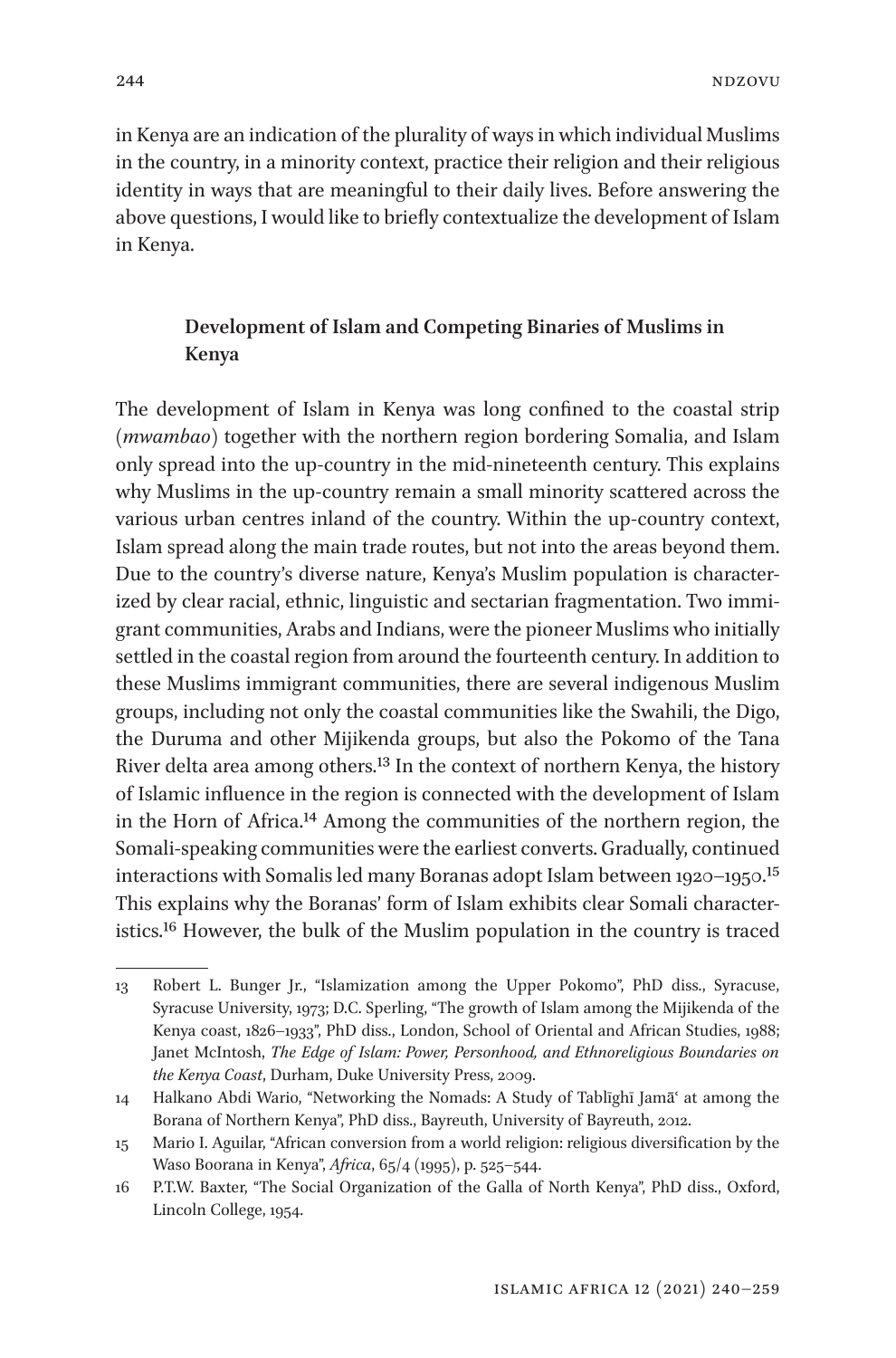not only from these communities but also from Muslim minorities among the up-country communities such as the Luo, the Kamba and the Kikuyu.[17](#page-5-0)

Today, Muslims represent a numerical minority of Kenya's population with the majority residing in the lower Coast and the north-eastern regions. While the community's leadership maintains that up to 45% of the country's population are Muslims, official census data quote a very low figure of eleven per cent. The Islamic leadership rejects these estimations. However, because of the arrival of refugees from Somalia since the 1990s, a practical estimation would currently place the Muslim population at  $20-25\%$  of Kenya's population.<sup>18</sup> Thus, Kenya has witnessed a considerable increase in its Somali population due not only to natural population growth but also to the immigration of thousands of Somali refugees due to the long civil war in Somalia[.19](#page-5-2) Undoubtedly, the issue of religious demography continues to be an emotionally charged matter in the country.

Generally speaking, Kenya's Muslims feel both politically and economically disadvantaged in comparison to the up-country Christian communities due to their supposed lack of Western education[.20](#page-5-3) It is because of these feelings of marginalization that, a few years before independence, the two predominantly Muslim inhabited regions demanded to secede, with the coastal Muslims aspiring to autonomy or to be re-united with Zanzibar, while Muslims of the Northern Frontier District (NFD) demanded to be part of the larger Somalia project.<sup>21</sup> Consequently, in postcolonial Kenya, Muslims have been viewed as "foreigners" because of their notoriety for separatist desires along the coastal strip and in the predominantly Somali north-eastern region[.22](#page-5-5) Despite the emergence of elaborate campaigns for secession among the country's Muslims, their agitations did not yield solid homogeneous movements in the respective regions but were divided into several ethnic and racial divisions

<span id="page-5-0"></span><sup>17</sup> Bakari and Yahya, *Islam in Kenya*.

<span id="page-5-1"></span><sup>18</sup> Roman Loimeier, *Islamic Reform in Twentieth-Century Africa,* Edinburgh, Edinburgh University Press, 2018.

<span id="page-5-2"></span><sup>19</sup> Godwin R. Murunnga, "Refugees at Home? Coping with Somalia Conflict in Nairobi, Kenya", in *Études africaines de géographie par le bas - African Studies in Geography from Below*, ed. Michel Ben Arrous and Lazare Ki-Zerbo, Dakar, codesria, 2009, p. 198–232.

<span id="page-5-3"></span><sup>20</sup> Sebastian Elischer, "'Partisan Politics Was Making People Angry': The Rise and Fall of Political Salafism in Kenya", *The Journal of the Middle East and Africa*, 10/2 (2019), p. 121–136.

<span id="page-5-4"></span><sup>21</sup> Justin Willis and George Gona, "*Pwani C Kenya*? Memory, documents and secessionist politics in coastal Kenya", *African Affairs*, 112/446 (2013), p. 48–71; Hannah Whittaker, "The Socio-Economic Dynamics of the *Shifta* Conflict in Kenya, c. 1963–8", *Journal of African History*, 53/3 (2012), p. 391–408.

<span id="page-5-5"></span><sup>22</sup> Ndzovu, *Muslims in Kenyan Politics*.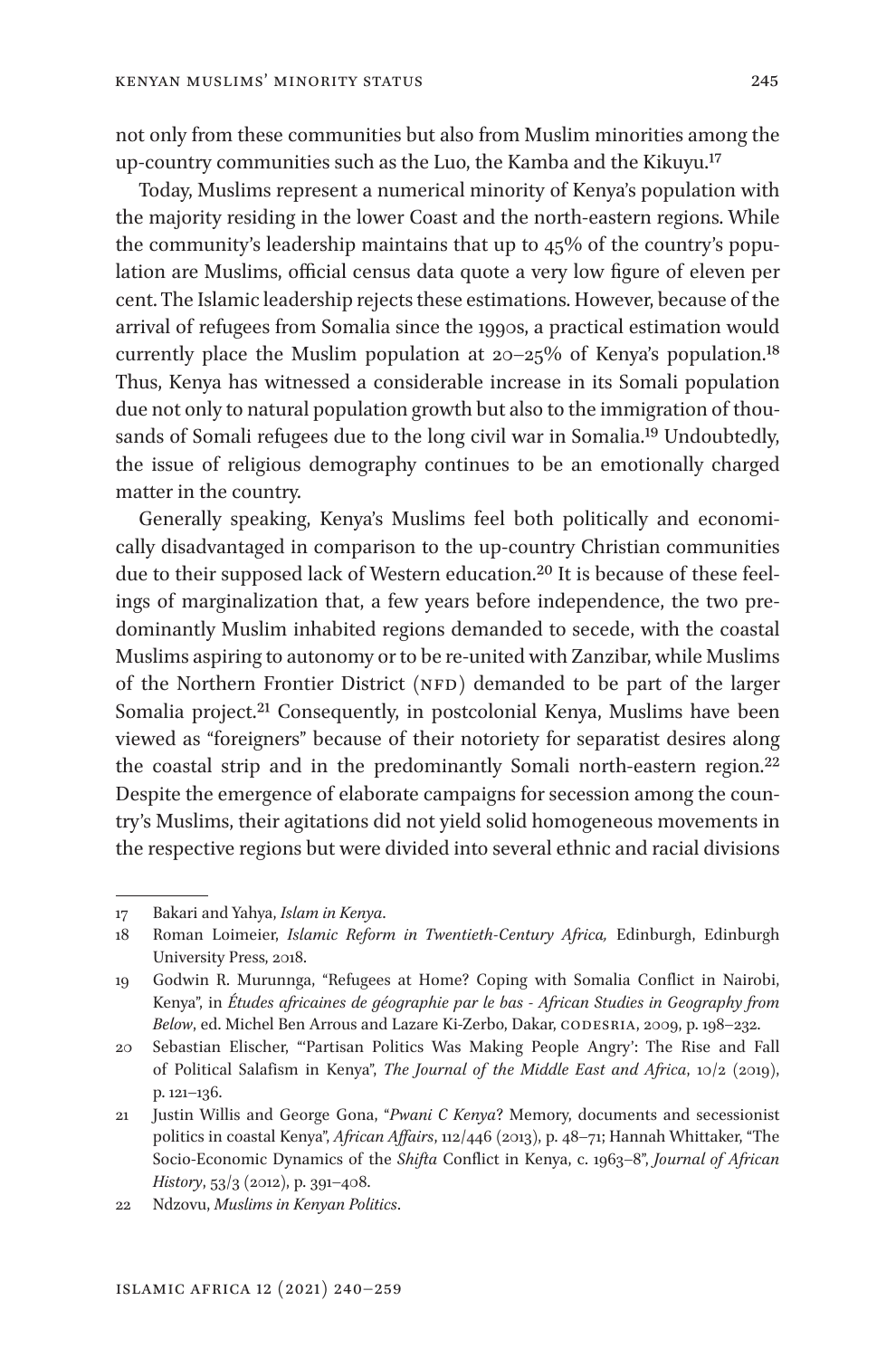and competing interests. At the coast, certain Muslims groups, together with non-Muslim populations, rebuffed the Arab population's assertion to political dominance,<sup>[23](#page-6-0)</sup> while, in the northern regions, the minority communities feared the Somali political ascendancy[.24](#page-6-1)

With regard to sectarian affiliation, the Kenya Muslim population is mainly Sunni-Shafii with strong historical ties with the larger Muslim world through the Indian Ocean.[25](#page-6-2) This is marked by the coexistence of a number of other Islamic orientations that include the Khoja (Ismaili), Daudi Bohra and Ithna'ashari (Twelvers) Shia groups.[26](#page-6-3) Most of these are associated with small Asian communities that maintain a religious life distinct from the majority of local Muslims.[27](#page-6-4) In addition, Kenya also has strong Sufi-oriented traditions linked especially with the Qadiriyya and the Alawiyya groups on the coast. In the northern region, the two main Sufi brotherhoods, the Salihiyya and the Qadiriyya, are credited with the development of Islam in the area.[28](#page-6-5) By the twentieth century, the Riyadha Mosque of Habib Swaleh b. Alawi Jamal al-Layl (1853–1936) in Lamu had turned out to be a significant centre of Alawi teaching traditions in Kenya[.29](#page-6-6) At the same time, there have been strong Salafi-oriented reforming ideas under the charismatic leadership of Sheikh al-Amin al-Mazrui (1891–1947). Sustaining his legacy was his son, Sheikh Muhammad b. Kasim al-Mazrui (1912–1982), as well as his student Sheikh Abdallah Swaleh al-Farsy  $(1912-1982)$ , among others.<sup>30</sup> Their legacies and impact were strengthened by the arrival of young Islamic scholars from higher institutions of learning in the Muslim world where they had been introduced to Salafi-oriented ideas.<sup>31</sup> The development of both the Sufi- and the Salafi-oriented sectarian groups in Kenya was successfully capitalized by the government to avert the materialization of a united "Islamic" opposition, possibly inspired by a Salafi-jihadioriented Islamic awareness. Through political machination, this division has

<span id="page-6-0"></span><sup>23</sup> *Ibid*.

<span id="page-6-1"></span><sup>24</sup> Whittaker, "The Socio-Economic Dynamics".

<span id="page-6-2"></span><sup>25</sup> Abdulaziz Y. Lodhi, "Muslims in Eastern Africa: Their Past and Present", *Nordic Journal of African Studies*, 31/1 (1994), p. 88–98.

<span id="page-6-3"></span><sup>26</sup> Bakari and Yahya, *Islam in Kenya*.

<span id="page-6-4"></span><sup>27</sup> Willis and Mwakimako, "Islam, Politics and Violence", p. 8.

<span id="page-6-5"></span><sup>28</sup> Angel Rabasa, *Radical Islam in East Africa*, Santa Monica, RAND Corporation, 2009.

<span id="page-6-6"></span><sup>29</sup> Kadara Swaleh, "Islamic proselytising between Lamu and Mozambique: the case of Kizingitini village", *Social Dynamics*, 38/3 (2012), p. 398–418.

<span id="page-6-7"></span><sup>30</sup> Mohammed Suleiman Mraja, "Sheikh al-Amin Mazrui (1891–1947) and the Dilemma of Islamic Law in Kenyan Legal System in the 21st Century", *Journal for Islamic Studies*, 31 (2011), p. 60–74.

<span id="page-6-8"></span><sup>31</sup> Lauren Van Metre, "Community Resilience to Violent Extremism in Kenya", *Peaceworks*, 122 (2016), p. 1–48.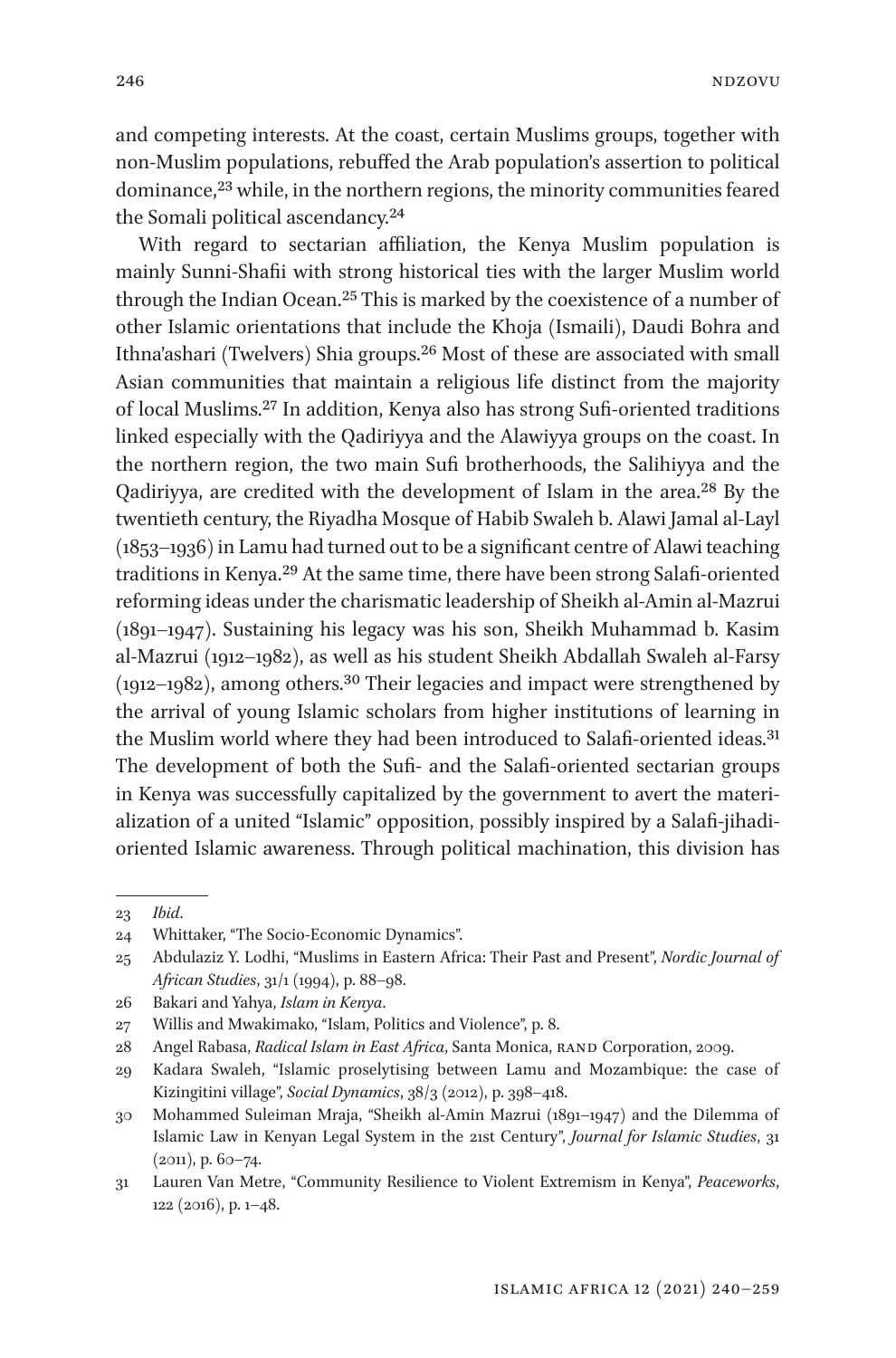made it difficult for Muslims to "achieve unity in the face of internal disputes that continue to enhance processes of social, ethnic and political fragmentation"[.32](#page-7-0) Thus, due to ethnic fragmentation, racial and sectarian divisions in the form of Sunni and Shia affiliations, and division between Salafi-oriented reformers and the Sufi brotherhoods, Muslims' fragmentation has informed their approach toward involvement in local and national politics, in addition to the internal dynamics of the community.

## **Religious Trends and the Categorization of a "Good Muslim" and "Bad Muslim" Axis**

Generally speaking, along the East African coast, outstanding religious education was offered by renowned scholars like Sheikh Ali b. Abdallah al-Mazrui (1825–1894/6), Sayyid Ahmad bin Sumayt (d. 1925) and Sheikh Abdallah Bakathir (1860/1-1925). These individuals had travelled as far as Saudi Arabia to receive advanced religious training, which they taught to their students who came from various parts of the East African coast. However, perhaps driven by racial bias, many of the Islamic scholars of "Arab" descent "such as the Mazrui, Sumayt, and Mandhiry" families, among others, restricted advanced level lessons to specific "Arab" families, which they taught "in the privacy of their homes."<sup>[33](#page-7-1)</sup> This was influenced by a learning tradition that favoured recruitment to the scholarly echelon through family networks, since "the best qualification for becoming a learned man was to be the son of another learned man."[34](#page-7-2) However, this discriminative approach to learning was challenged by the end of the nineteenth century with the emergence of a fresh crop of Sufi-oriented religious scholars on the East Africa coast who came with a different mindset. This new type of Sufi-oriented Islamic scholar dedicated their teaching to the spiritual and educational needs of underprivileged Muslims and potential converts among the non-Muslims. In Kenya, the majority of this class of scholars were affiliated with the Qadiriyya and Shadhiliyya *tariqa* (brotherhood). They included Sayyid Abdur-Rahman b. Ahmad al-Saqqaf (1844–1922) of Siyu, and Habib Swaleh of Lamu. Significantly, through their efforts these *ulama* trained

<span id="page-7-0"></span><sup>32</sup> Loimeier, *Islamic Reform*, p. 371.

<span id="page-7-1"></span><sup>33</sup> Randall L. Pouwels, "The East African Coast, c. 780 to 1900 C.E.", in *The History of Islam in Africa*, eds. Nehemia, Levtzion and Randall L. Pouwels, Athens, Ohio University Press, 2000, p. 251–271.

<span id="page-7-2"></span><sup>34</sup> Anne K. Bang, "Islamic reform in East Africa, ca. 1870–1925: The Alawi case", paper presented to the workshop *Reasserting Connections, Commonalities, and Cosmopolitanism: The Western Indian Ocean since 1800*, Yale University, 2000, p. 5.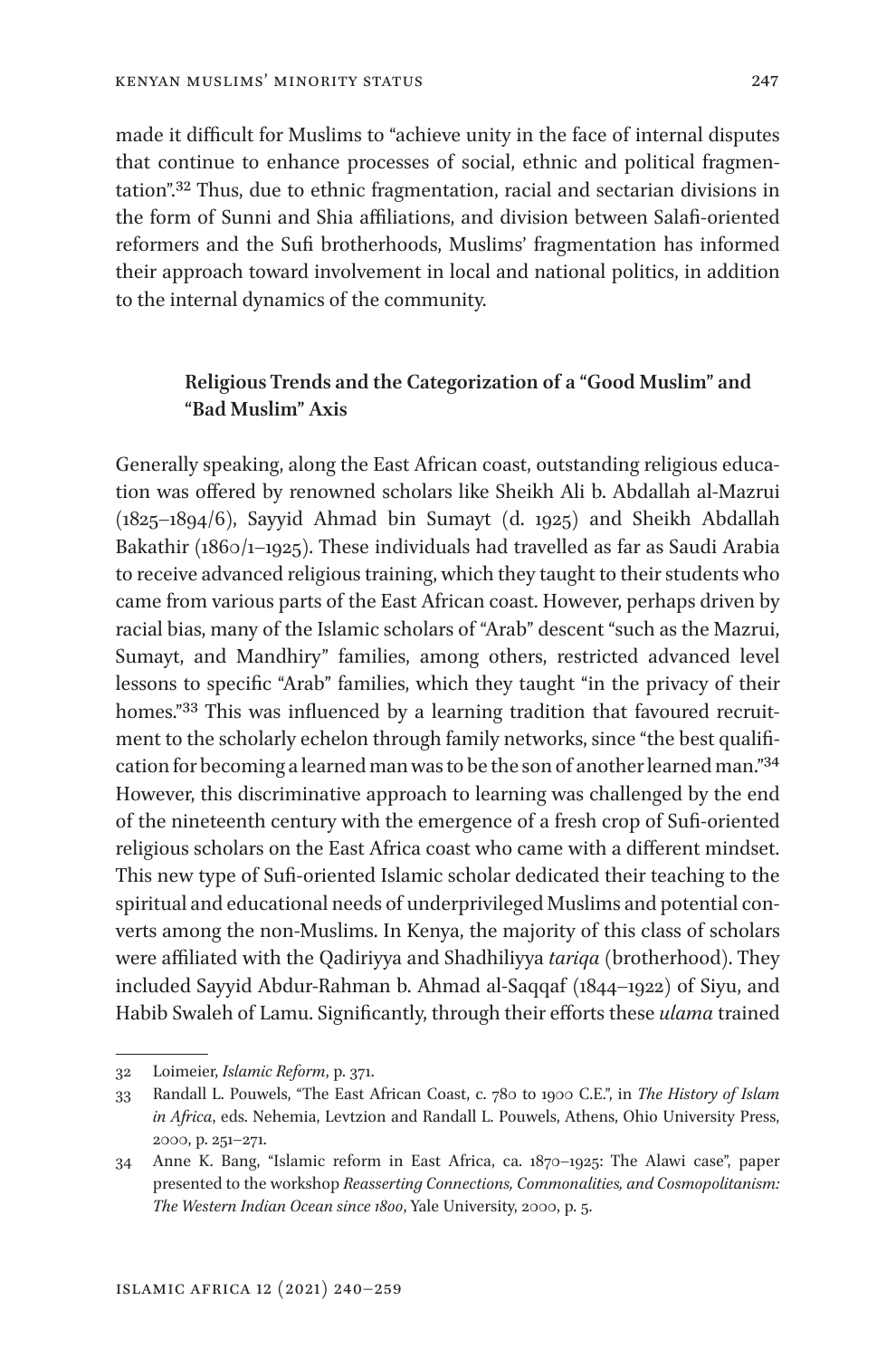a new breed of Islamic scholars among the indigenous local Muslims who had previously been denied advanced religious education[.35](#page-8-0) These religious scholars of *sharif* (descendants of Prophet Muhammad) descent established local networks where they left indelible intellectual marks through challenging the social hierarchy.

Significantly, Habib Swaleh, who had arrived in Lamu around 1870, founded the Ribat al-Riyadha in 1890, which gradually attracted students across the East Africa region. The new centre of learning opened its doors to people of all backgrounds, including those whom the society had condemned to the lower strata unworthy of advanced religious education. Through this initiative, Habib Swaleh challenged the Lamu religious elites in a way that subsequently had social implications.[36](#page-8-1) The establishment of the Ribat al-Riyadha by Habib Swaleh was without doubt a response to the customary perception of an exclusive Islam of the local elites (Swahili patricians and merchants of Arab descent), which excluded Muslims from the the lower classes from advanced religious knowledge. In addition to his socio-religious reforms, he simultaneously introduced the popular al-Habshi's *maulidi* (celebrating Prophet Muhammad's birthday) from Hadramawt to Lamu society.<sup>[37](#page-8-2)</sup> Incorporating drumming, this *maulidi* genre was more musical than the earlier type of *maulidi* that was common in the region. When Habib Swaleh performed the al-Habshi's *maulidi* for the first time in his Riyadha Mosque, it generated opposition from a group of conservative *ulama* in Lamu and the coastal Muslim community in general.[38](#page-8-3)

Certain practises unify the Sufi-oriented networks, including the celebration of the *maulidi*, the performance of *dhikri* (ritual recitations glorifying God), a congregational salutation at the end of prayer, and a belief in the efficacy of prayers to local saints. These Sufi ritual practises drew criticism from Salafi-minded *ulama*, beginning with Sheikh al-Amin. His and subsequent Salafi religious scholars' criticism of the existing behaviour in society was

<span id="page-8-0"></span><sup>35</sup> Pouwels, "The East African Coast"; Sara Normann Thordsen, "New Muslim Activism in Kenya", Institut for Statskundskab, 2009, [https://www.asclibrary.nl/docs/353446882.pdf.](https://www.asclibrary.nl/docs/353446882.pdf)

<span id="page-8-1"></span><sup>36</sup> Rüdiger Seesemann, "African Islam or Islam in Africa? Evidence from Kenya?", in *The Global Worlds of the Swahili: Interfaces of Islam, Identity and Space in 19th and 20th-Century East Africa*, ed. Roman Loimeier and Rüdiger Seesemann, Berlin, Lit Verlag, 2006, p. 229–250.

<span id="page-8-2"></span><sup>37</sup> Kai Kresse, "Debating Maulidi: Ambiguities and Transformations of Muslim Identity along the Kenyan Swahili Coast", in *The Global Worlds of the Swahili: Interfaces of Islam, Identity and Space in 19th and 20th-Century East Africa*, ed. Roman Loimeier and Rüdiger Seesemann, Berlin, Lit Verlag, 2006, p. 209–228.

<span id="page-8-3"></span><sup>38</sup> compas Communications, "Understanding a diaspora through Lamu Maulid", Centre on Migration, Policy and Society, 3 June 2012, [https://www.compas.ox.ac.uk/2012/](https://www.compas.ox.ac.uk/2012/understanding-a-diaspora-through-lamu-maulid/) [understanding-a-diaspora-through-lamu-maulid/](https://www.compas.ox.ac.uk/2012/understanding-a-diaspora-through-lamu-maulid/); Bang, "Islamic reform".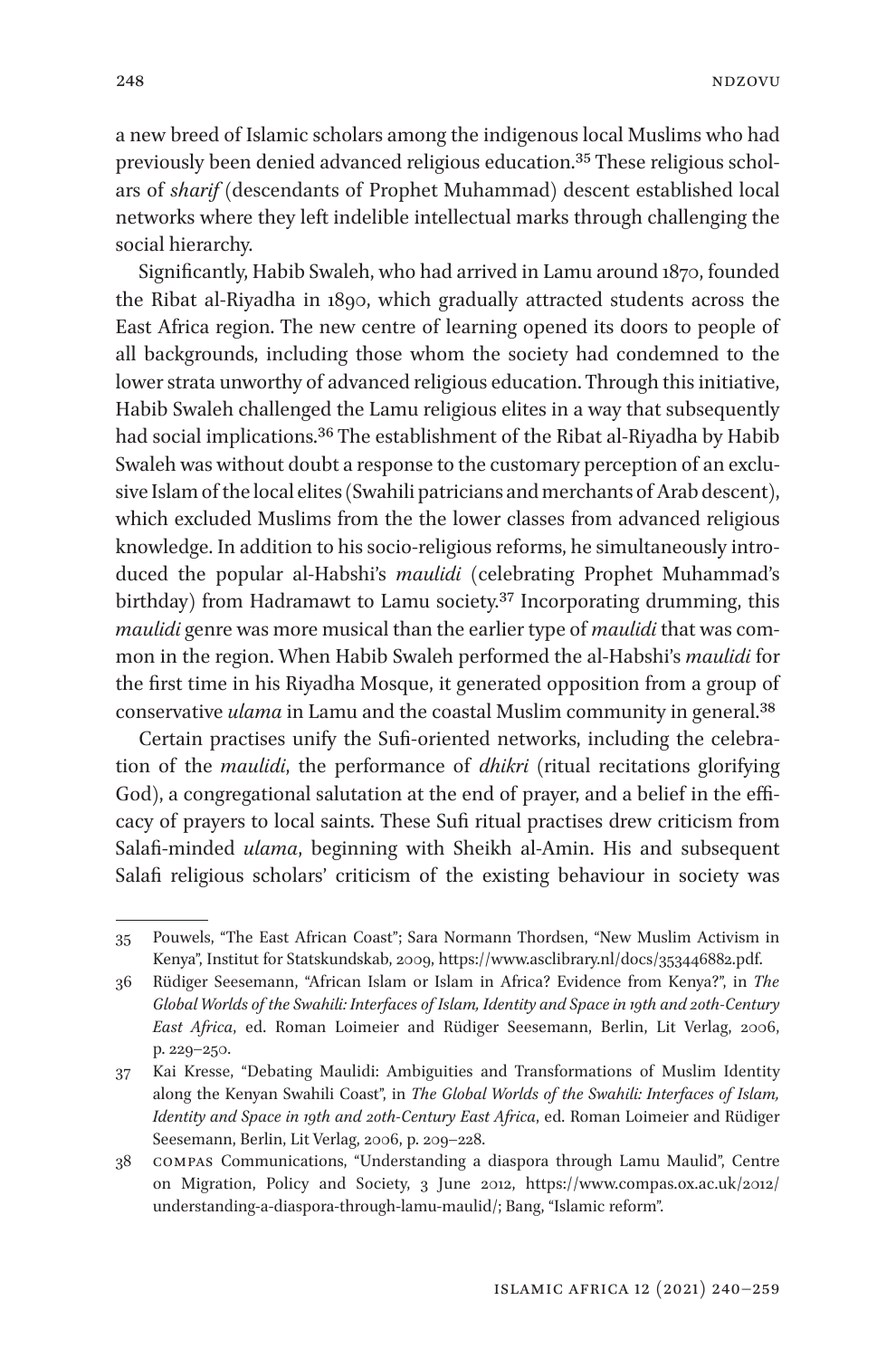framed in notions of piety[.39](#page-9-0) To them, all these ritual practices were *bid'a,* innovations that were not practiced by the Prophet during his lifetime, thereby an adulteration of 'orthodox' Islam.[40](#page-9-1) The general Kenyan Muslim public today refers to such views as representing a "Wahhabi" orientation. A substantial number of young Muslims educated at Islamic institutions of advanced learning, particularly the University of Madina, returned as reformers advocating a Salafi-oriented form of interpretation of texts that many local Muslims call "Wahhabi." Sarcastically referred to as the "Wahhabi *ulama*", this cluster of religious scholars has had a far-reaching influence on the way some local Muslims observe their faith and also how they relate to other Muslims and devotees of other religions[.41](#page-9-2) Apart from travelling abroad for advanced studies, the 1970s and 1980s also witnessed an escalating sway of Salafi-oriented religious thought through the establishment of new madrassas that taught a Saudi-inspired religious syllabus. In addition, there were supportive Faith Based Organizations (FBOs), funded by philanthropic organizations from the Gulf and Middle East countries, that assisted with alleviating poverty among segments of the marginalized Muslim communities in the country. Most of these FBO<sub>s</sub> were linked to Salafi ideology, and subsequently, their provision of social services, whether health or education, was fundamentally connected to their understanding of Islam.<sup>[42](#page-9-3)</sup> Consequently, the impact of these FBOs was not only confined to the private sphere of the Muslims but also extended to the public domain, where it was possible to notice public debates being loaded with Salafi-inspired arguments.

The different theological affiliation has been interpreted as an intellectual disagreement between "localized Sufi" and "globalized Islam" from outside, thereby informing the recent influential thinking on the war on terror, which considers the former as "moderate African Islam" and the later as "violent Arabo-Islam."[43](#page-9-4) As a result, the Kenyan government, influenced by the US thinking, has shown willingness to work with Sufi religious scholars in their de-radicalization efforts because of the understanding that Salafi-oriented

<span id="page-9-0"></span><sup>39</sup> Randall L. Pouwels, "Sh. al-Amin B. Ali Mazrui and Islamic Modernism in East Africa, 1875–1947", *International Journal of Middle East Studies*, 13/3 (1981), p. 329–345.

<span id="page-9-1"></span><sup>40</sup> Jeffrey Haynes, "Islam and democracy in East Africa", *Democratization*, 13/3 (2006), p. 490–507.

<span id="page-9-2"></span><sup>41</sup> Mohamed Bakari, *The Sage of Moroni: The Intellectual Biography of Sayyid Omar Abdallah, a Forgotten Muslim Public Intellectual*, Nairobi, Kenya Literature Bureau, 2019.

<span id="page-9-3"></span><sup>42</sup> *Ibid*.

<span id="page-9-4"></span><sup>43</sup> Rabasa, *Radical Islam*; Seesemann, "African Islam or Islam in Africa?"; David McCormack, "An African Vortex: Islamism in Sub-Saharan Africa", *The Centre for Security Policy*, Occasional Paper Series No. 4, 2005.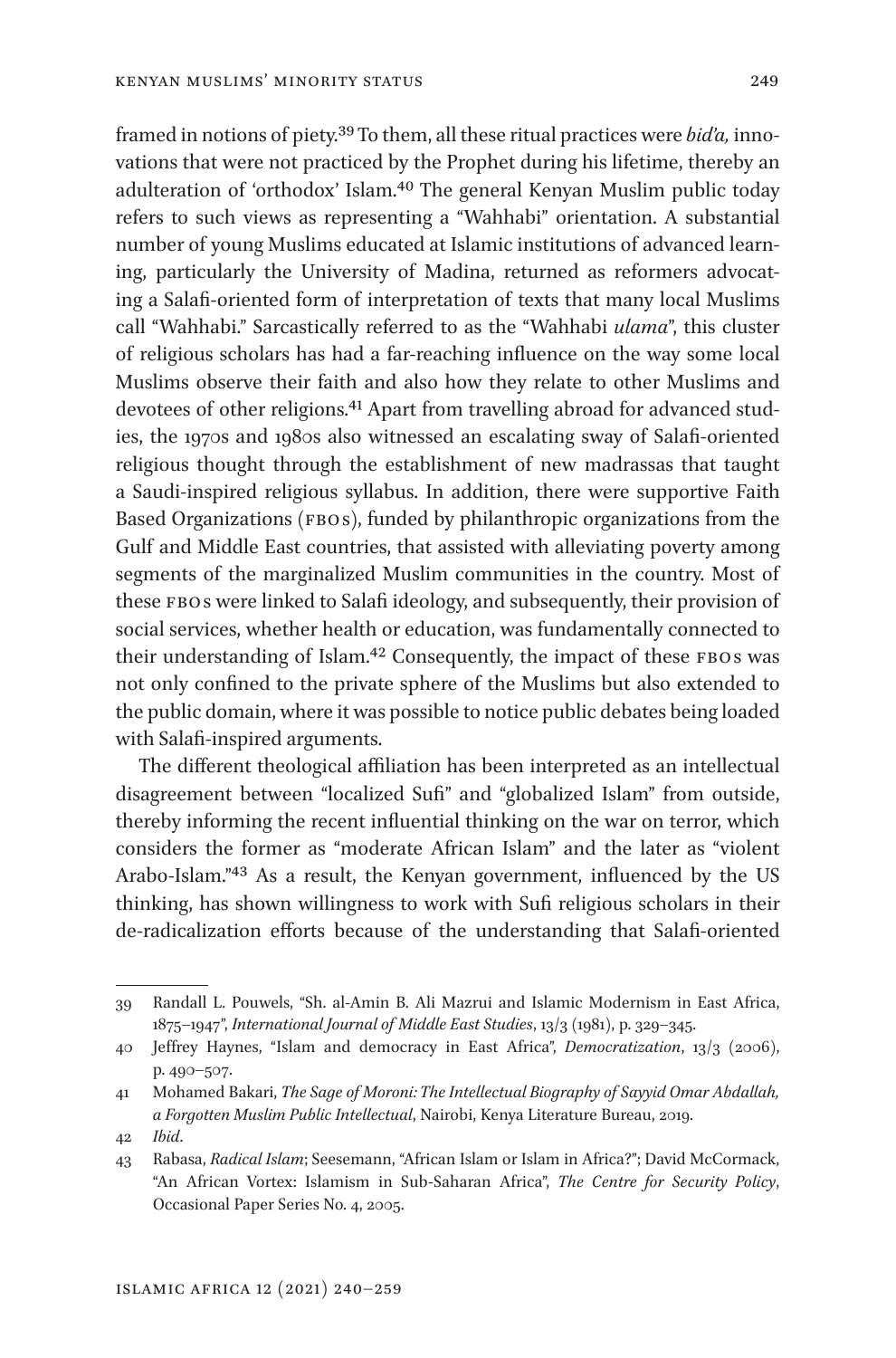Islam is the foundation for religious radicalism and violence. This view has led to the erroneous conclusion that, since Sufi-oriented Islam is still widely practiced in Kenya, then the country is safe from the religious "radicalization" of "puritanical Salafists.["44](#page-10-0) This categorization feeds into the common trope of "good Muslim"–"bad Muslim" dichotomy that is criticized by Mahmood Mamdani.[45](#page-10-1) While it is true that the proponents of violent jihad may be affiliated to Salafi-minded Islam,<sup>46</sup> to generally equate it with violence and Sufi-oriented Islam with political moderation is simplistic. There is a segment of so-called Salafi-minded *ulama* who reject violence and instead show willingness to work with the state in Kenya[.47](#page-10-3) Clearly, apart from the Salafi-minded *ulama* not being affiliated into a united monolithic body, they are also not all radical critics of the Kenyan government. Instead, it is only certain mosques in the country, i.e. Musa, Sakina and Swafaa mosques in Mombasa, and Pumwani mosque in Nairobi, that have the reputation of being Salafi-minded mosques that occasionally entertain preaching that espouses violence against non-Muslims and the secular State.[48](#page-10-4) Similarly, there is no single leadership and organization representing Sufi-oriented Islam in the country. Evident in some places are loose alignments of "*tariqa* mosques", linked to a common intellectual genealogy (*silsila*). In recent times, some of these *tariqa* mosques have been incorporated by the state in de-radicalization programmes. However, this should not be misconstrued as meaning that *tariqa* mosques "are always forums that eschew political discussion in favour of quietist, devotional Islam … they too may be places for explicit discussion over the status of the Muslim community locally, and internationally."[49](#page-10-5)

<span id="page-10-0"></span><sup>44</sup> Jodi Vittori, Kristin Bremer and Pasquale Vittori, "Islam in Tanzania and Kenya: Ally or Threat in the War on Terror." *Studies in Conflict & Terrorism*, 32/12 (2009), p. 1085.

<span id="page-10-1"></span><sup>45</sup> Mahmood Mamdani, *Good Muslim, Bad Muslim: America, the Cold War, and the Roots of Terror*, New York, Pantheon, 2004.

<span id="page-10-2"></span><sup>46</sup> Nolan Quinn, "From Separatism to Salafism: Militancy on the Swahili Coast", *Council on Foreign Relations*, 13 January 2021, [https://www.cfr.org/blog/separatism-salafism](https://www.cfr.org/blog/separatism-salafism-militancy-swahili-coast)[militancy-swahili-coast](https://www.cfr.org/blog/separatism-salafism-militancy-swahili-coast); Giovanni Faleg and Katariina Mustasilta, "Salafi-Jihadism in Africa: A winning strategy." *European Union Institute for Security Studies*, 2 June 2021, [https://www.iss.europa.eu/content/salafi-jihadism-africa;](https://www.iss.europa.eu/content/salafi-jihadism-africa) Margot Kiser, "Death Squads in Kenya's Shadow War on Shabaab Sympathizers", *Daily Beast*, 6 April 2014, [https://www.](https://www.thedailybeast.com/death-squads-in-kenyas-shadow-war-on-shabaab-sympathizers) [thedailybeast.com/death-squads-in-kenyas-shadow-war-on-shabaab-sympathizers](https://www.thedailybeast.com/death-squads-in-kenyas-shadow-war-on-shabaab-sympathizers).

<span id="page-10-3"></span><sup>47</sup> pscu, "Muslim Leaders Vow To Rally Community Behind President Kenyatta", *Capital News*, 23 May 2017, [https://www.capitalfm.co.ke/news/2017/05/muslim-leaders-vow](https://www.capitalfm.co.ke/news/2017/05/muslim-leaders-vow-rally-community-behind-president-kenyatta/)[rally-community-behind-president-kenyatta/](https://www.capitalfm.co.ke/news/2017/05/muslim-leaders-vow-rally-community-behind-president-kenyatta/).

<span id="page-10-4"></span><sup>48</sup> Emmanuel Igunza, "Tackling the radical Muslim youth of Mombasa", *BBC News*, 19 November 2014, [https://www.bbc.com/news/world-africa-30118119;](https://www.bbc.com/news/world-africa-30118119) David Clarke, "Kenyan Muslim networks fund al Shabaab: UN report", *Reuters*, 28 July 2011, [https://www.reuters.](https://www.reuters.com/article/ozatp-kenya-shabaab-un-20110728-idAFJOE76R0C320110728) [com/article/ozatp-kenya-shabaab-un-20110728-idAFJOE76R0C320110728](https://www.reuters.com/article/ozatp-kenya-shabaab-un-20110728-idAFJOE76R0C320110728).

<span id="page-10-5"></span><sup>49</sup> Willis and Mwakimako, "Islam, Politics and Violence", p. 10.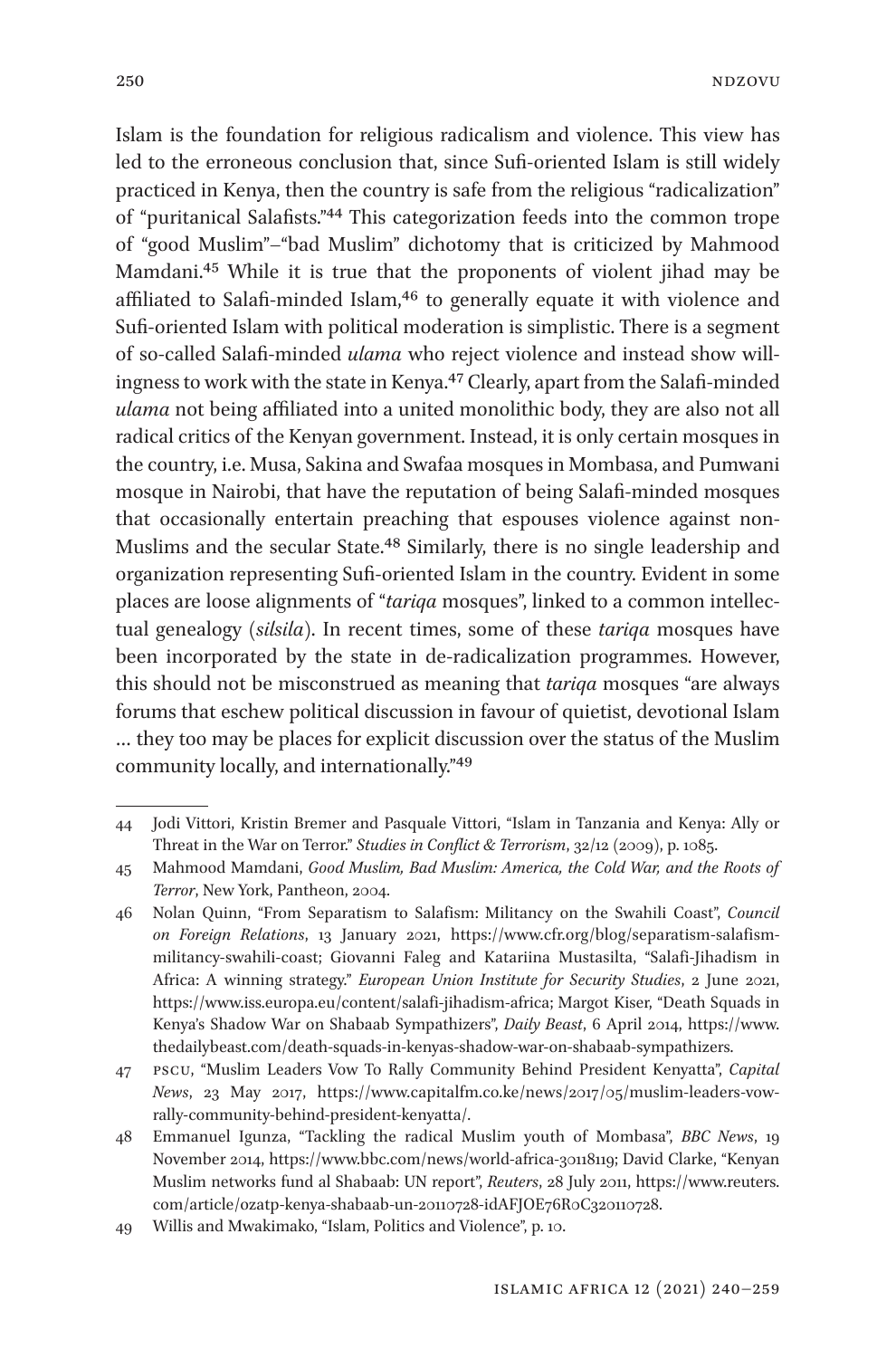## **The Elusive Religious and Political United Muslims' Voice Due to Ethnic and Racial Rivalries**

Debates over religious innovation (*bid'a*) intersect to a certain extent with other fissures evident within the Muslim community. One of these is racial. For a long time, Islam in Kenya, particularly at the coast, has always been associated with Arabs because of its Indian Ocean world connection. This perception has fortified an extroversion that valued relations with the Gulf and the Middle East connections. Claims to Arab or Persian ancestry have been a marker of high status reminiscent of the rejection of native status during the colonial period[.50](#page-11-0) In the process, African Muslims have consistently been viewed as not Islamic enough and thereby lower in status.[51](#page-11-1) However, amongst those who ascribe themselves an Arab identity, other hierarchies are evident. For example, while the Omani families have always viewed themselves as a special elite class because of their connection to the former Zanzibari sultanate, other groups like the *sharif* families from Hadhramaut have also claimed a special status because of the conviction of having inherited the power to bestow blessings (*baraka*). A second fissure within the Muslim community is ethnic identities. Indigenous African Muslims are drawn from almost all the ethnic groups found in Kenya. While racial distinctions undermined Muslims' unity mostly in the colonial period, the ethnic factor has weakened Muslims' united voice in the post-colonial period. In certain instances, segments of Muslims have pursued ethnic aspirations rather than Islamic ones[.52](#page-11-2) Thirdly, African Muslims can also be divided between coastal and up-country Muslims. Because they more recently joined Islam, the latter's Muslimness is called into question. These social fissures present an enormous challenge to the community, especially when seeking to present a united Muslim front to the state. Therefore, issues of race, ethnicity, and attitudes toward autochthonous people intersect in unique ways with how the Muslim community relates to the state.

A clear Islamic factor was initially expressed in Kenya in the years leading up to independence, when a contingent of coastal Muslims advocated for secession to form a separate state or to be re-united with Zanzibar under the leadership of the sultan. The Arabs, being the main players, ingeniously presented the

<span id="page-11-0"></span><sup>50</sup> Ahmed Idha Salim, *Swahili Speaking Peoples of Kenya's Coast, 1895–1945*, Nairobi, East Africa Publishing House 1973.

<span id="page-11-1"></span><sup>51</sup> McIntosh, *The Edge of Islam*.

<span id="page-11-2"></span><sup>52</sup> Hassan J. Ndzovu, "Muslims Relations in the Politics of Nationalism and Secessionism in Kenya", *PAS Working Papers* No 18, Northwestern University, 2009.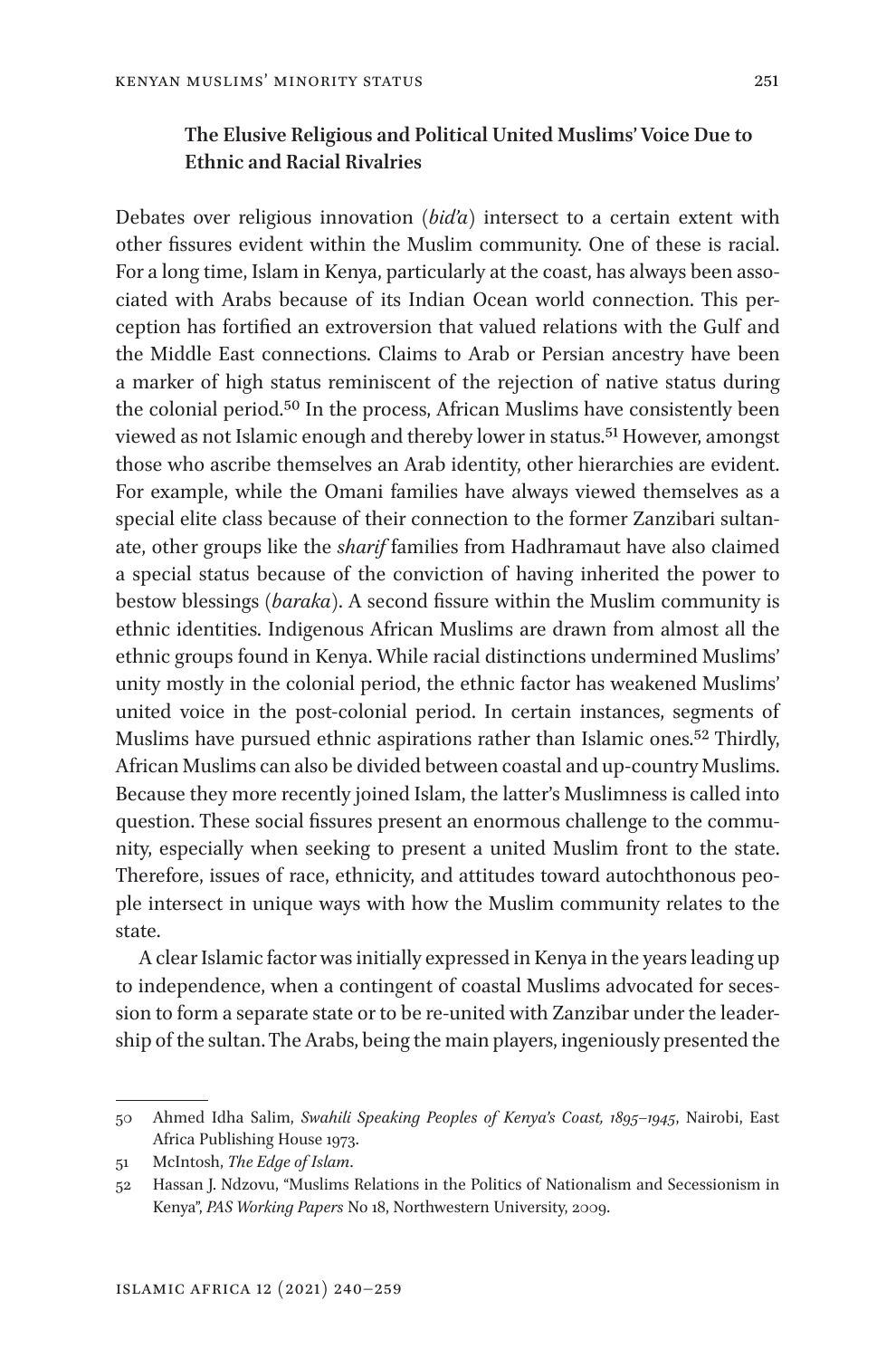agitation in Islamic terms rooted in the nineteenth century treaties that stipulated a ten-mile strip along the Kenya's coast as ostensibly being a protectorate and not part of the Kenya Colony.[53](#page-12-0) The *mwambao* movement attracted minimal support from a wider coastal population, including indigenous African Muslims, many of whom interpreted the agitation as efforts by Arabs to retain

their political and economic dominance. Due to competing factions within the Muslim community, the secession movement was completely unsuccessful since *pwani* (the coast) became part of Kenya. However, this political aspiration re-emerged in the 1990s through the efforts of the Mombasa Republican Council (mrc) with their rallying call *Pwani si Kenya* (the coast is not part of Kenya).<sup>54</sup> The MRC appearance revisited the politics of the early 1960s and the treaties of the late nineteenth century. Leaders associated with the movement argued that the former Coast Province had never been part of Kenya and had a legal right to a separate status. However, the mrc argument was flawed, in that the treaties in question referred to the vaguely demarcated "ten-mile strip" whose sovereignty – the Sultan of Zanzibar surrendered to Kenya in 1963 in exchange for compensation from Britain[.55](#page-12-2) Unlike the *mwambao* (coastal strip) movement of the early 1960s, mrc was not a religious movement, and it deliberately avoided the use of religious language, thereby attracting supporters across the religious divide. The movement's desire was to rally all the coastal residents to the common cause of addressing post-colonial governments' many years of prejudice and their failure to address various historical injustices that left the locals marginalised[.56](#page-12-3)

Similarly, from 1952 to late 1960s, Kenyan Somalis of the northeastern region wanted to secede and join the Republic of Somalia to form an independent pan-Somali nation state. Their political agenda was influenced by both ethnic and religious factors[.57](#page-12-4) According to proponents of this movement, the Somali-speaking people constitute a distinct nation entitled to a separate

<span id="page-12-0"></span><sup>53</sup> James Brennan, "Lowering the Sultan's Flag: Sovereignty and Decolonization in Coastal Kenya", *Comparative Studies in Society and History*, 50/4 (2008), p. 831–861.

<span id="page-12-1"></span><sup>54</sup> Killian Ngala Chome, "'The Grassroots Are Very Complicated': Marginalization and the Emergence of Alternative Authority in the Kenyan Coast 2013 Elections", *Afrique contemporaine*, 247/3 (2013), p. 87–105.

<span id="page-12-2"></span><sup>55</sup> Willis and Gona, "*Pwani C Kenya*".

<span id="page-12-3"></span><sup>56</sup> The Mombasa Republican Council, Manifesto, "New Country New Life".

<span id="page-12-4"></span><sup>57</sup> Joseph Makokha. 1995. "Islamic Factor in Somali Irredentism-Towards Rationalising the Kenya Government's Stand Against Islamic Political Association." In: *Islam in Kenya*. Bakari and Yahya (eds.), p.81–93; Marc-Antoine Perouse de Montclos. 2001. "Elections Among the Kenya Somali: A Conservative but Marginalised Vote." In: *Out for the Count: The 1997 General Elections and Prospects for Democracy in Kenya*. Marcel Rutten et al (editors), Kampala: Fountain Publishers, Ltd, p. 297–301.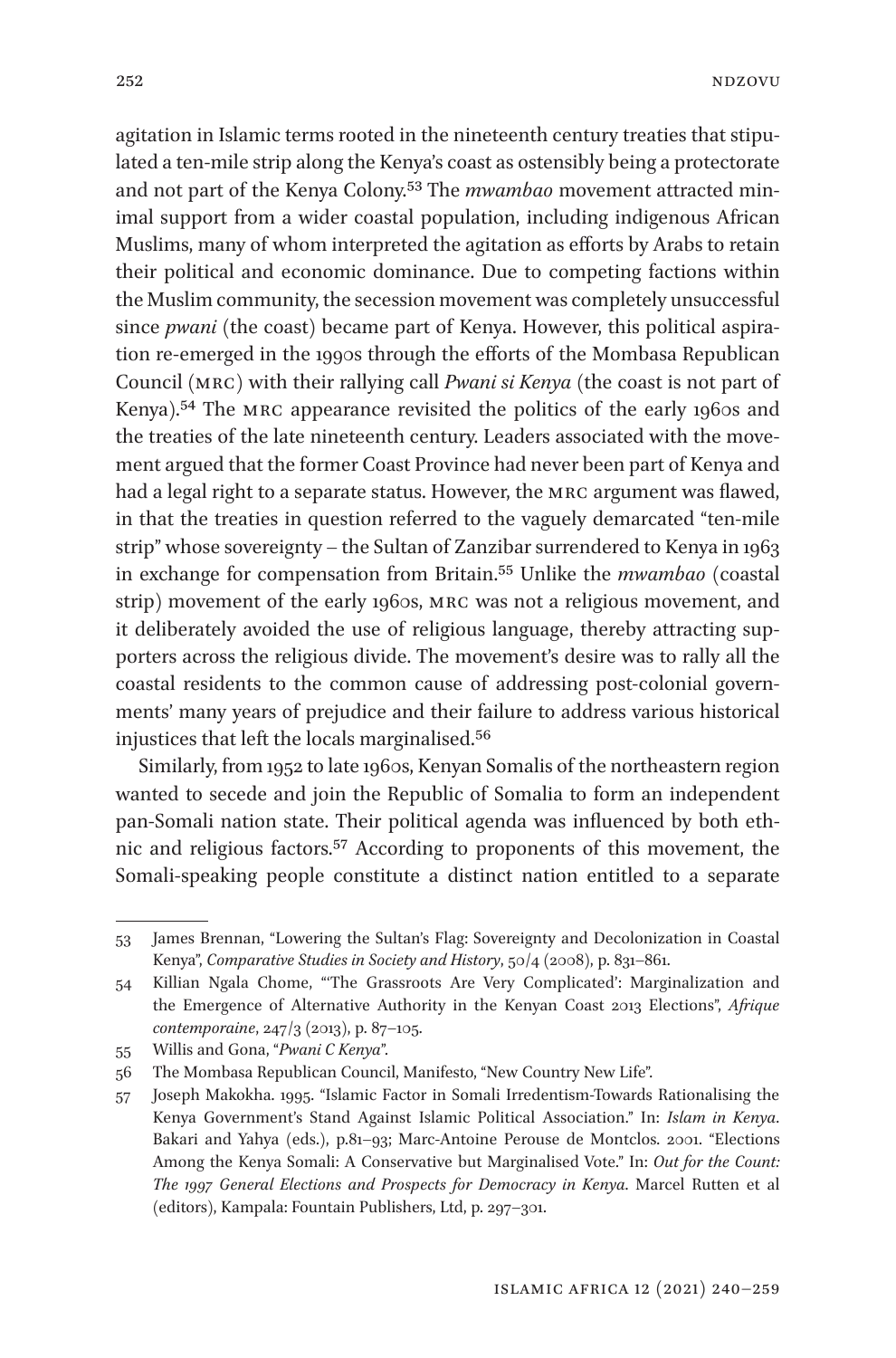existence. Accordingly, the Republic of Somalia claimed that the Northern Frontier District (NFD), predominantly inhabited by Somali speakers, should be part of its territory and not of Kenya. This claim was an integral part of the concept of 'Greater Somalia', which politicians in the Republic of Somali endeavoured to achieve.[58](#page-13-0) Although the idea of Somali nationalism drove the Kenyan Somalis' agitation for secession, the Islamic factor also mobilised other NFD residents to the Somali cause. However, in a contradictory way, while the campaign for secession also gained support among non-Somali Muslims such as the Borana and the Rendille living in the NFD, segments of the minority communities in the region resisted Somali political domination. This explains why the *shifta*-armed insurgency during the earliest years of Jomo Kenyatta leadership (1963–78) was viewed as the continuation of the struggle to secede by the Somali community[.59](#page-13-1)

Following the political liberalisation of the 1990s, a group of Muslims formed a political party called the Islamic Party of Kenya (ipk), an event that was viewed as a departure from Kenyan Muslims' more usual quietist approach.<sup>60</sup> Though the IPK presented itself as a party of all Kenyans irrespective of their religious affiliation, it was denied registration by the government. However, it is also because of the racial and ethnic divisions within the community that the government sponsored the United Muslim of Africa (uma) to counter the influence of IPK.<sup>[61](#page-13-3)</sup> Thus, partly attributed to wrangling over Muslim leadership, which has typically followed ethnic and racial divisions, Muslims' political strategies flopped. Nevertheless, the emergence of ipk established an outline for a new, assertive form of political involvement from the Muslim community[.62](#page-13-4) With the demise of ipk, other Muslim civil society groups appeared and took up the role of advocacy for the community. This category includes the Council of Imams and Preachers of Kenya (cipk) and the Muslims for Human Rights (MUHURI), both founded in 1997. While CIPK took a strong interest in religio-political activism, muhuri sought to advocate for human rights and the equality of all Kenyans.<sup>63</sup> Due to fissures, there has been

<span id="page-13-2"></span>60 Oded, *Islam and Politics*.

<span id="page-13-0"></span><sup>58</sup> The authorities in Mogadishu supported this idea of the 'Greater Somalia' by extolling the five stars in their new flag. These stars represented the Italian Somalia, the British Somaliland, Djibouti on the French side, the NFD in Kenya and the Ogaden in Ethiopia.

<span id="page-13-1"></span><sup>59</sup> "An Africa Watch Report, Kenya: Taking Liberties", *Human Rights Watch*, July 1991, p. 269–322.

<span id="page-13-3"></span><sup>61</sup> Ndzovu, *Muslims in Kenyan Politics*.

<span id="page-13-4"></span><sup>62</sup> Joseph Wandera, "Muslims, Christians and the State: The Contest for Public Space in Kenya", *Annual Review of Islam in Africa*, 10 (2008–2009), p. 17–22.

<span id="page-13-5"></span><sup>63</sup> Thordsen, "New Muslim Activism".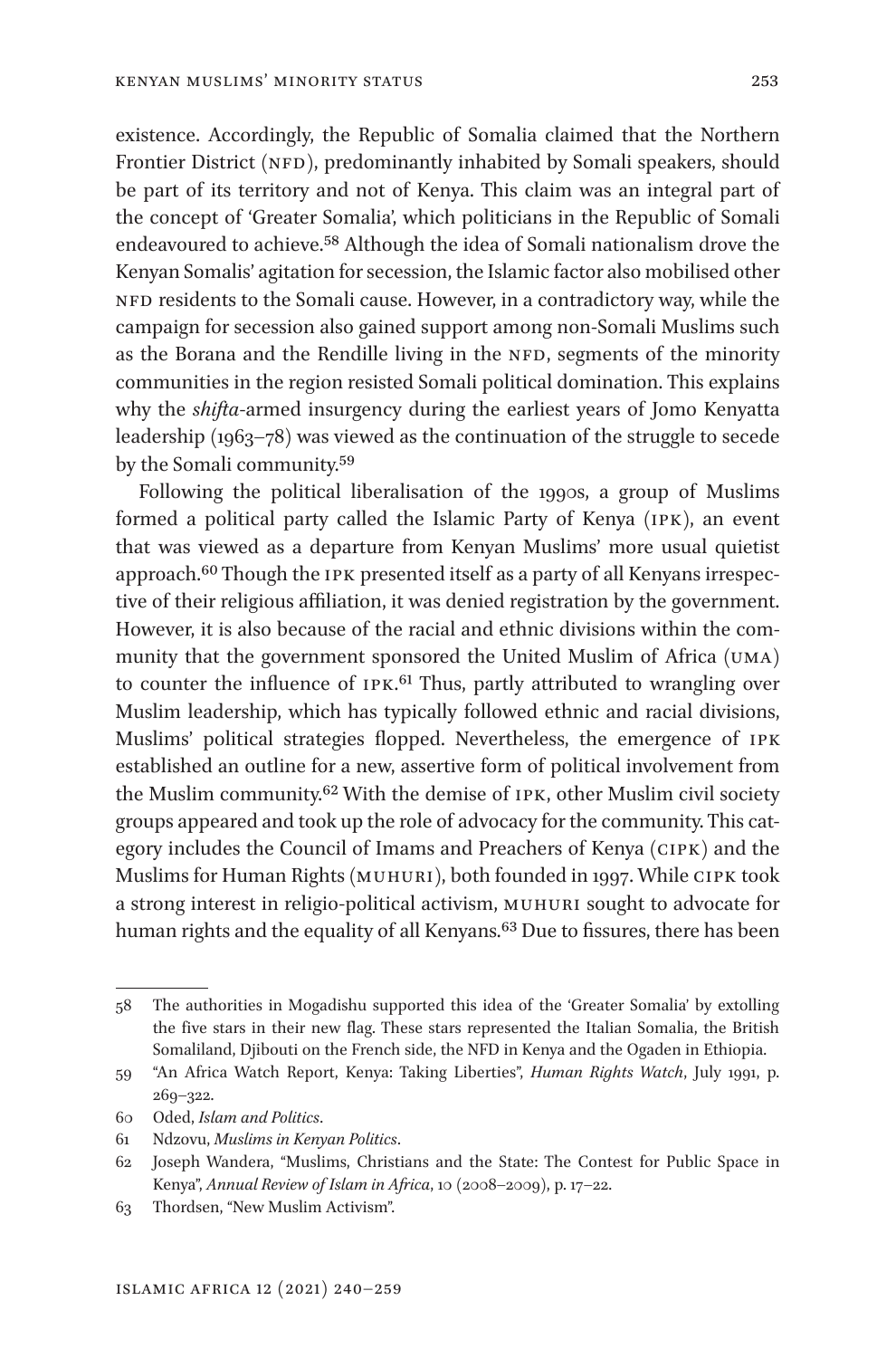a prolonged debate within the community over who has the right to speak for Muslims in Kenya. While in the colonial period the natural spokesperson for the community were Arab elites, in the contemporary context, though unacknowledged, the evident line of tension has surrounded competing claims to leadership between "coastal" and Somali elites.

The supposed competition between the "coastal" and the Somali religious elites has found expression in the sighting of the new moon to mark the beginning and ending of fasting during the month of Ramadan. In 2021, as in previous years, Muslims were divided as to when to begin fasting. Some Muslims began their fast a day before the majority, even though there was no official report of moon sighting in the country, maintaining that the new moon was seen in other countries, including Saudi Arabia. This contingent of Muslims subscribes to the idea that fasting should commence whenever the moon is sighted regardless of jurisdiction. In Chief Kadhi Sheikh Ahmed Muhdhar's assessment, fasting was to begin the following day for lack of credible information that the moon was sighted in the country. Some Muslim leaders accused the Chief Kadhi for ignoring reports that the moon was sighted in Garissa and Wajir among the Somalis.[64](#page-14-0) Similarly, in 1994, the former Chief Kadhi, Sheikh Nassor al-Nahdi, was similarly accused of undermining the views of Somali Muslims in the north-eastern region who had reported sighting the new moon. As the conflict spiralled with no hope of resolving it, many Muslims, including a majority of Somalis, declined to acknowledge the *id al-fitr* date announced by the Chief Kadhi, and instead observed the festival on a different date.<sup>[65](#page-14-1)</sup> While the controversy of the moon sighting seems to have provided an excuse for "coastal" and Somali religious elites' competition, which was reinforced by the rivalry between the Sufi and the Salafi-oriented Muslims, it has also been used to undermine the authority of the Chief Kadhi, a government official. But even among coastal Muslims, there are sentiments critical of the Chief Kadhi's office refusing to acknowledge the sighting of the new moon from communities considered to have embraced Islam more recently, for example, the Mijikenda and Pokomo. The supposed rejection and disillusionment has brought to the fore the issue of ethnic division that had characterised Kenyan Muslims for a long time. In search for a solution, in 1995, the supkem invited a congregation of Islamic scholars with the objective of finding ways to resolve the unending dispute. The gathering established a *majlis ulama* (council of

<span id="page-14-0"></span><sup>64</sup> Sirajurahman Abdullahi, "Why Muslims are divided on when to start Ramadhan", *The Saturday Standard,* 14 April 2021, [https://www.standardmedia.co.ke/ramadhan-special/](https://www.standardmedia.co.ke/ramadhan-special/article/2001409563/why-muslims-are-divided-on-when-to-start-ramadhan) [article/2001409563/why-muslims-are-divided-on-when-to-start-ramadhan](https://www.standardmedia.co.ke/ramadhan-special/article/2001409563/why-muslims-are-divided-on-when-to-start-ramadhan).

<span id="page-14-1"></span><sup>65</sup> Oded, *Islam and Politics*.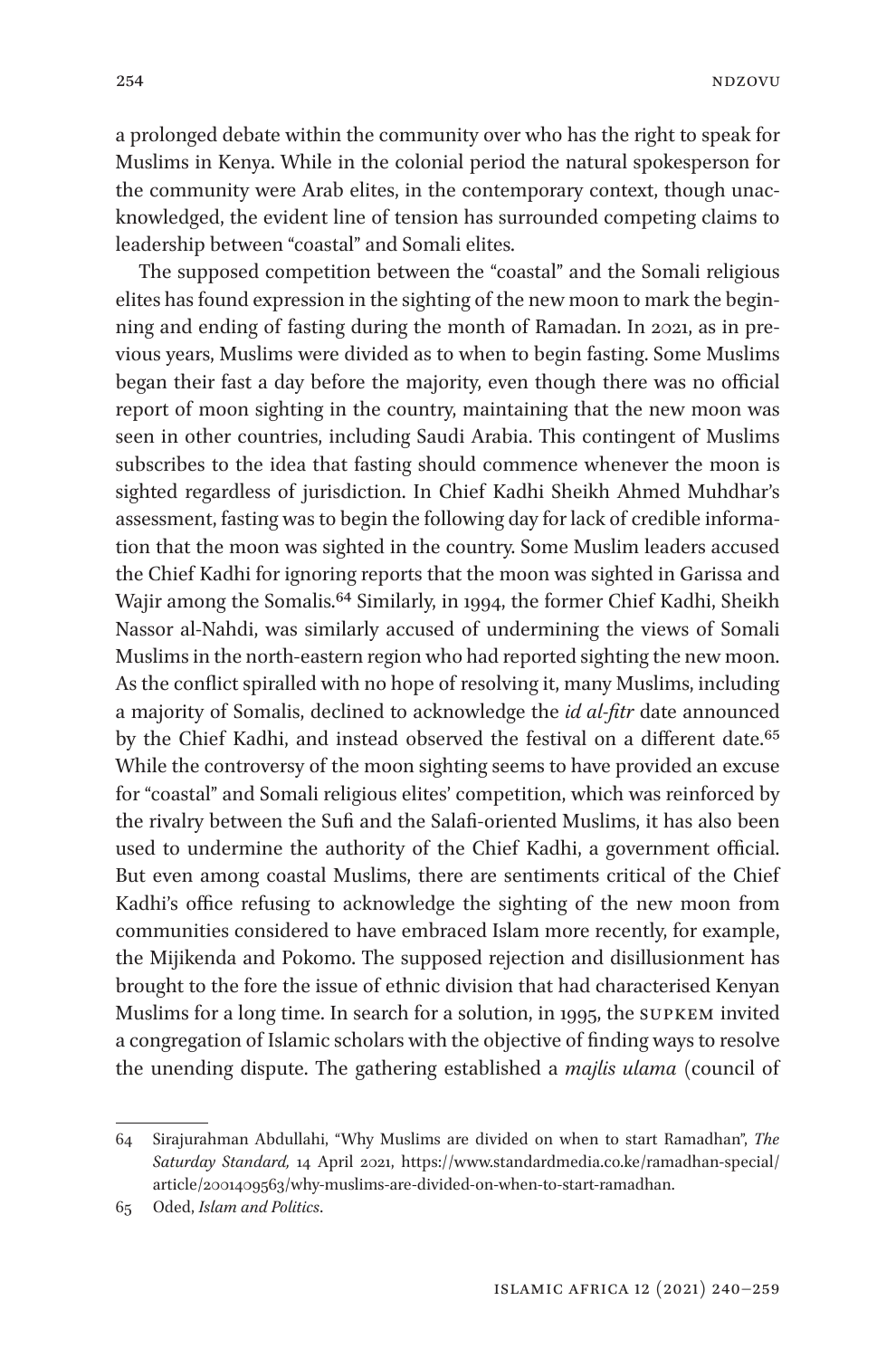Religious Scholars), comprising fifteen members tasked with the responsibility to resolve the recurring issue. Perhaps by design, the established *majlis ulama* had several religious scholars affiliated with Salafi-oriented Islam. The emergent Salafi-dominated *majlis ulama* was mandated to declare a *fatwa* and engage directly with the government on the question of moon sighting. However, some Muslims interpreted the ensuing development as a strategy being fronted to undermine the political relevance of the Chief Kadhi's office in any future engagement with the state affecting Muslims in the country.[66](#page-15-0)

## **Preaching to the Marginalized, the War on Terror and Extra Judicial Killings of Muslim Suspects**

Clearly, as illustrated above, Kenya has witnessed efforts of individual *ulama* espousing Salafi-oriented reforming thoughts that consider doctrinal purification of the faith, (*tazkiyat al*-*aqida*) and, subsequently, the education (*tarbiya*) of Muslims as vital in establishing a "true" Islamic society. Such *tarbiya*focused *ulama* aspire to reform Muslims' ritual practises by enjoining them to what they consider to be right and forbid them against what they deem to be wrong[.67](#page-15-1) Apart from the *tarbiya*-focused Salafi-oriented ideas of reform, Kenya has also witnessed the appearance of jihadi-minded groups that are not only interested with doctrinal purification, but also refuse to promote paths of accommodation with the state. Recent Muslim political activism against the state was advanced by some Salafi-oriented individuals who seemed to promote jihadi-oriented tendencies, in clear contradiction to the earlier traditions of Islamic reform that had always been willing to cooperate to a certain point with the state[.68](#page-15-2) Thus, across the country, the Salafi-jihadi *ulama* promoted a different tactic to Muslim politics. The political liberalisation of the early 1990s enabled mosques as potential avenues of political debate and mobilisation. A growing population of unemployed Muslim youth was easily attracted to the sermons of the radical Salafi-jihadi preachers who explained their condition as confirmation of systematic discrimination of Muslims by the state. The dissatisfaction of many young Muslims stimulated an increase of the radical content of sermons in numerous mosques due to their "demand for fiery rhetoric.["69](#page-15-3) As

<span id="page-15-0"></span><sup>66</sup> *Ibid*.

<span id="page-15-1"></span><sup>67</sup> Loimeier, *Islamic Reform*.

<span id="page-15-2"></span><sup>68</sup> Jeremy Lind and Jude Howell, *Aid, Civil Society and the State in Kenya since 9/11*, NGPA Working Paper Series (21), London, London School of Economics and Political Science, 2018.

<span id="page-15-3"></span><sup>69</sup> Willis and Mwakimako, "Islam, Politics and Violence", p. 13.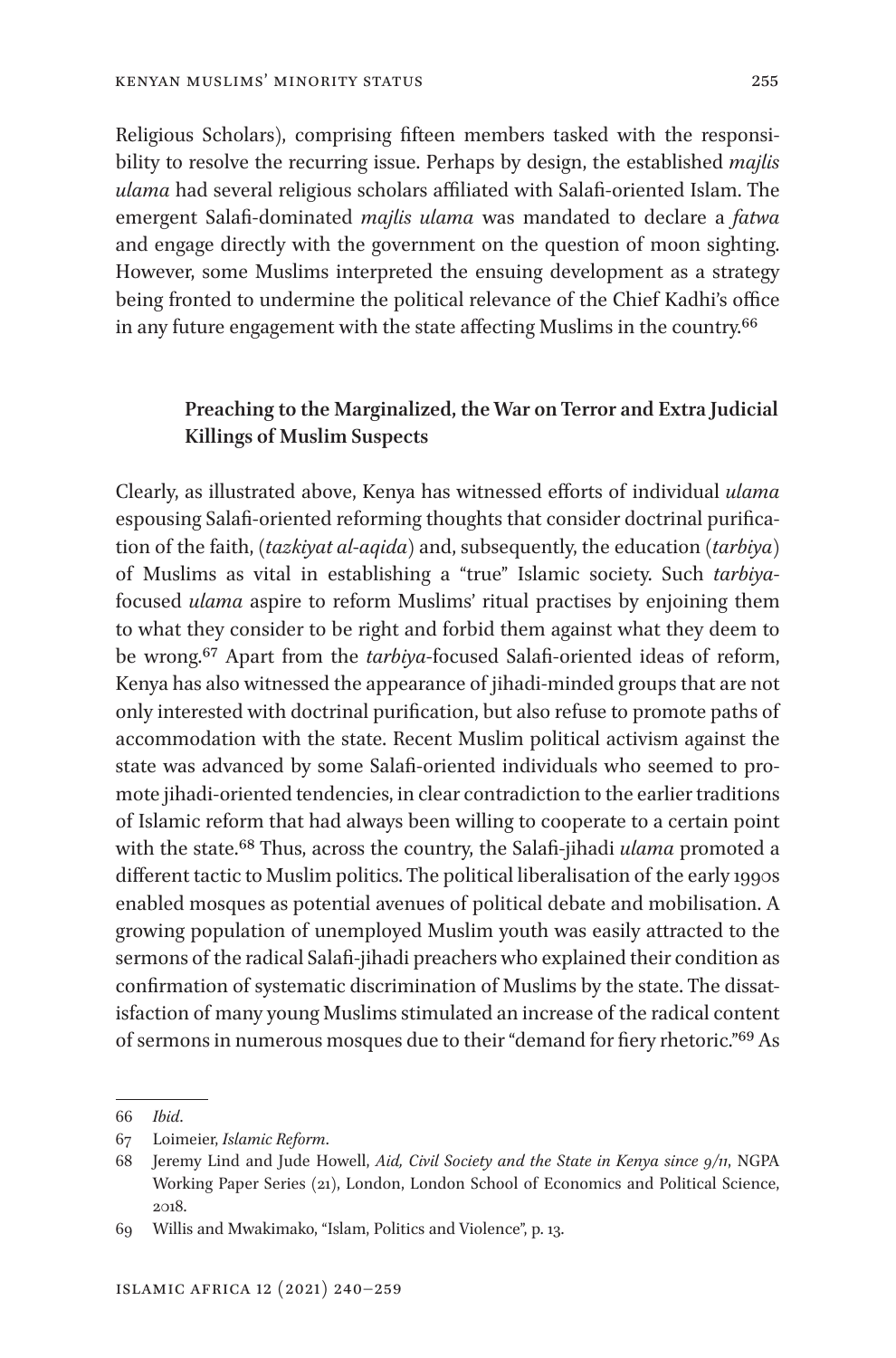this development intensified, organisations like the cipk continued following a path of peaceful engagement with the state. Embracing an ngo culture, the cipk has received funding from western bodies to help them exert a significant role and influence within the community, thereby assisting the organisation in sustaining Muslims' political involvement in the country's constitutional debates and process.[70](#page-16-0) However, such external support has also exposed the cipk to increasing criticism that the donors have compromised them and that they cannot be relied on to advocate Muslims' interests.[71](#page-16-1) The Salafi-jihadi *ulama* have capitalised on this relationship to claim that it is pointless for Muslims to engage in the democratic processes since it will not advance the Islamic cause[.72](#page-16-2)

The accusation against the government of systematically marginalising the Muslim community was successful in recruiting certain Muslims into the jihadi cause. A contingent of worshippers, mostly youth, who appeared captivated by the radical sermons was identified and encouraged to join the jihadi cause in Somalia. The conflict in Somalia was presented as a struggle for Islam, thereby propelling the Somali jihadi group al-Shabaab into the forefront as the main mobilising force in the region. In a kind of liberation theology, potential recruits were facilitated to undertake jihad in Somalia with the belief that similar efforts would be replicated in Kenya.[73](#page-16-3) Over a period, there developed a scenario where some "migrated" to Somalia to receive training and fight in the country's civil war – coined as defensive jihad – while others returned to Kenya for various reasons. While some of the returnees were disillusioned by their experience in Somalia, others considered themselves as extending the jihadi cause into Kenya's territory. Consequently, the country has witnessed an escalation of attacks attributed to these individuals[.74](#page-16-4) Through selective application of texts and concepts, these attacks were justified and directed against the "infidel" Kenyan state, non-Muslims, churches and "apostate" Muslim clerics.[75](#page-16-5) Their rage against fellow Muslims was based on the notion that they were "too compromising, too accommodating and too 'superficial' in religious

<span id="page-16-0"></span><sup>70</sup> Thordsen, "New Muslim Activism".

<span id="page-16-1"></span><sup>71</sup> Ndzovu, *Muslims in Kenyan Politics*.

<span id="page-16-2"></span><sup>72</sup> Hassan Mwakimako and Justin Willis, "Islam and Democracy: Debating Electoral Involvement on the Kenya Coast", *Islamic Africa*, 7/1, p. 19–43.

<span id="page-16-3"></span><sup>73</sup> Hassan Juma Ndzovu, "The Rise of Jihad, Killing of 'Apostate Imams' and Non-Combatant Christian Civilians in Kenya: Al-Shabaab's Re-Definition of the Enemy on Religious Line", *Journal for the Study of Religions of Africa and its Diaspora*, 3/1 (2017), p. 4–20.

<span id="page-16-4"></span><sup>74</sup> Fredrick Nzes, "Terrorist Attacks in Kenya Reveal Domestic Radicalization", *CTC Sentinel*, 5/10 (2012), p. 13–15.

<span id="page-16-5"></span><sup>75</sup> Hassan Juma Ndzovu, "Kenya's Jihadi Clerics: Formulation of a 'Liberation Theology' and the Challenge to Secular Power", *Journal of Muslim Minority Affairs*, 38/3 (2018), p. 360–371.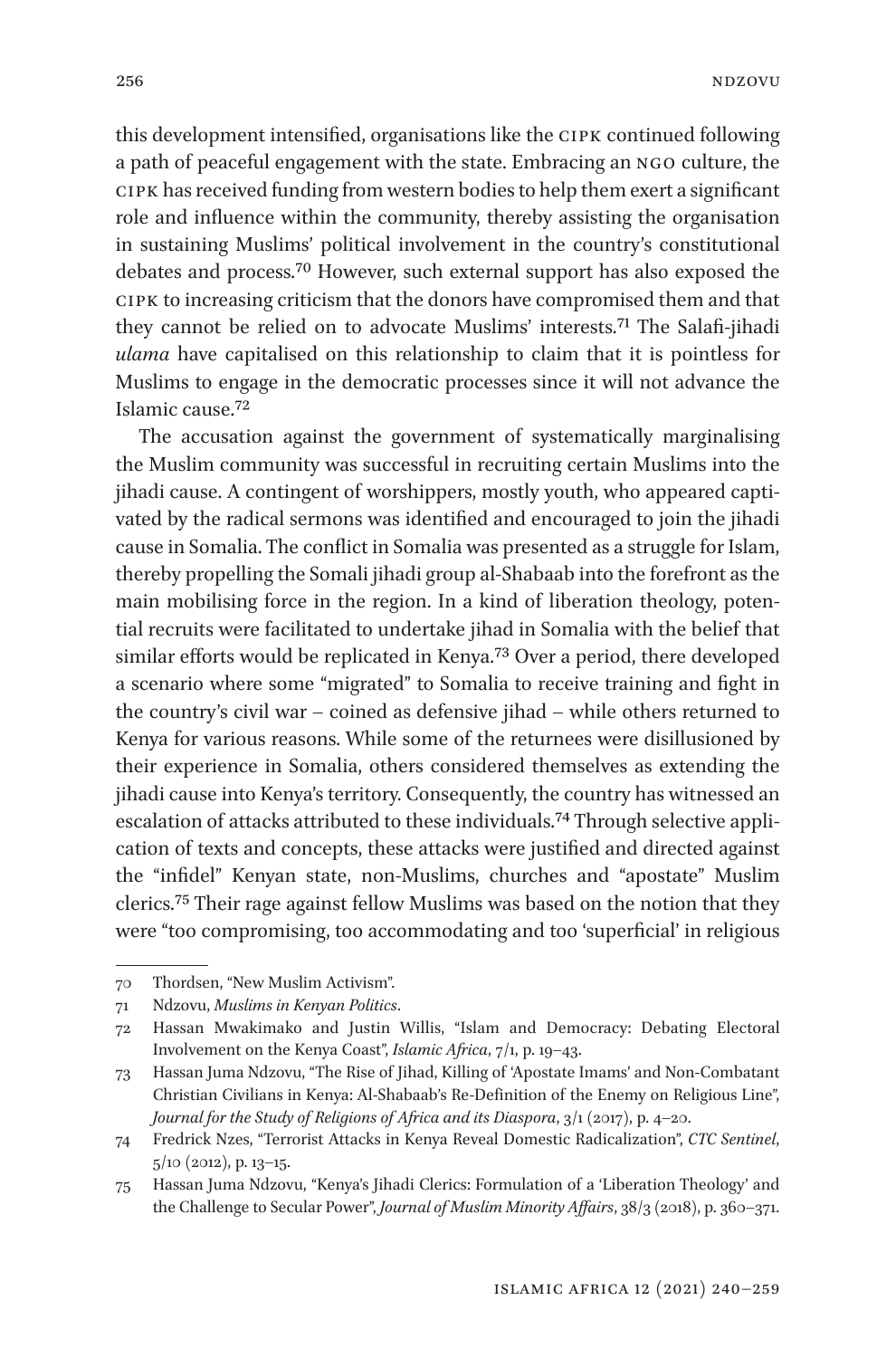matters," thereby not deserving to continue to be regarded as Muslims[.76](#page-17-0) Such an approach has increased the fissures among the minority Muslim community in Kenya, making their possible united front a perpetual mirage.

In the previous attacks linked to jihadi-minded groups such as those at Westgate (2013), Mpeketoni (2014), Mandera (2014), and Garisaa University College (2015), non-Muslims were a special target singled out for murder. In all the attacks, jihadi-minded groups claimed to be a retaliation for the "continued suffering of Muslims" in Kenya.[77](#page-17-1) For instance, Mpeketoni, a rural urban centre was targeted by al-Shabaab, together with its Kenyan sympathisers, because the area was founded by the Jomo Kenyatta's administration in the 1960s as part of the settlement schemes intended at resettling groups of landless Kikuyu from up-country in the supposedly less densely populated coastal areas. Through such resettlement programmes, more upcountry-Christians were able to settle and establish new homes in areas predominantly inhabited by Muslims in the coastal region.[78](#page-17-2) It is this deliberate government effort that favoured a specific ethno-religious community that the jihadi-minded clerics are challenging by interpreting the initiative as an affront to the Muslim community. In their assessment, the application of force is necessary to remove oppression and enable the Islamic faith to predominate in the Muslim areas in the country. They maintained that Muslims in Kenya are presently in a state of misfortune because of their abandonment of jihad.

The response of the Kenyan government to the terrorism-related attacks and increased radicalisation among segments of the Muslim population has heightened feelings of marginalisation and discrimination. Allegedly, suspected Salafi-jihadi clerics were identified and ultimately assassinated by the security agents. According to Haki Africa, Kenya's anti-terror police has carried out no less than 81 extrajudicial killings targeting members of the Muslim community in the coastal region.[79](#page-17-3) In 2016, Human Rights Watch documented 34 cases of enforced disappearance and 11 extrajudicial killings in Nairobi and north-eastern Kenya among the Muslim population. Though most of those killed were terror suspects, including self-declared proponents of jihadi cause, this should not be an excuse for the state to execute these individuals by ignoring the due process of the law. These cases are illustrative of the wider pattern of government mistreatment of the community. Even though the government

<span id="page-17-0"></span><sup>76</sup> Loimeier, *Islamic Reform*, p. 463.

<span id="page-17-1"></span><sup>77</sup> Ndzovu, "The Rise of Jihad".

<span id="page-17-2"></span><sup>78</sup> Loimeier, *Islamic Reform*.

<span id="page-17-3"></span><sup>79</sup> "Kenya Muslims 'targeted in extrajudicial killings'", *BBC News*, 7 December 2016, [https://](https://www.bbc.com/news/world-africa-38239138) [www.bbc.com/news/world-africa-38239138.](https://www.bbc.com/news/world-africa-38239138)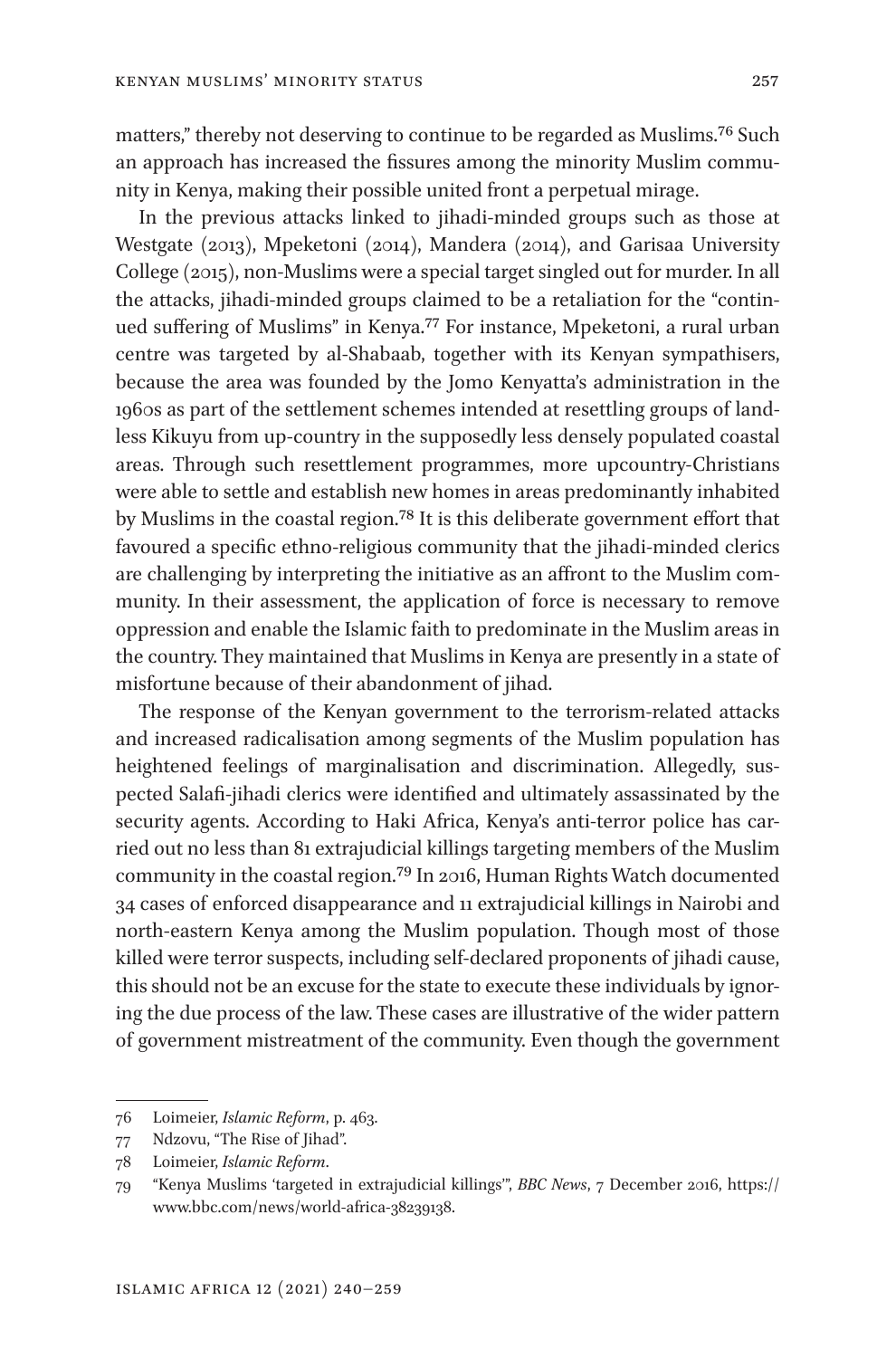has denied responsibility for these cruelties, it has curiously refused to take effective legislative, judicial and administrative measures to end the abuses.<sup>[80](#page-18-0)</sup> In retaliation, police informers, undercover agents, and Muslim clerics working with the state in the de-radicalization scheme were targets of murder organised by supporters of the Salafi-jihadi ideology. This series of murders and retaliation killings created an environment of prevalent distrust and tension among Muslims in the country.[81](#page-18-1)

#### **Conclusion**

Evident in this article is not only the dynamics of an internal dialectic within the sectarian ideology, together with ethnic and racial rivalries among Kenyan Muslims, but also moments of cooperation and confrontation with a secular state. Due to the continued antagonism between the Salafi-oriented and the Sufi-oriented religious leadership, or ethnic and racial rivalries to assume the leadership mantle to speak on behalf of the community, Muslims have been largely unable to coalesce into one united voice for both religious and political matters. The subsequent appearance of factions within the community is an indication that particularistic interests have always succeeded over larger yet abstract goals, such as that of Muslim unity in the country. As a result, the political leadership in Kenya has capitalised on the Muslims' numerous divisions to employ strategies that have been successful in preventing the emergence of a united "Islamic" opposition that could potentially be advanced by the Salafi-oriented individuals, especially those within the jihadi-minded movement. Arguably, the country's Muslims who persistently claimed of being marginalised since independence have continued to make this marginalisation a reality because of their failure "to achieve unity in the face of internal" doctrinal "disputes that continue to enhance processes of social, ethnic and political fragmentation."[82](#page-18-2) Clearly, Kenyan Muslims are not united, a fact that is attributed to the issue of race and ethnicity, as well as religious differences that divide the community. Despite the formation of numerous Muslim bodies, all claiming to be advancing the community's interest, there is no single one of them that has succeeded in laying a credible claim to be the mouthpiece of the Muslim community in the country. Even among those individual Muslim clerics and groups championing the jihadi cause as a political strategy

<span id="page-18-0"></span><sup>80</sup> Human Rights Watch, "Submission to UN Human Rights".

<span id="page-18-1"></span><sup>81</sup> Willis and Mwakimako, "Islam, Politics and Violence".

<span id="page-18-2"></span><sup>82</sup> Loimeier, *Islamic Reform*, p. 371.